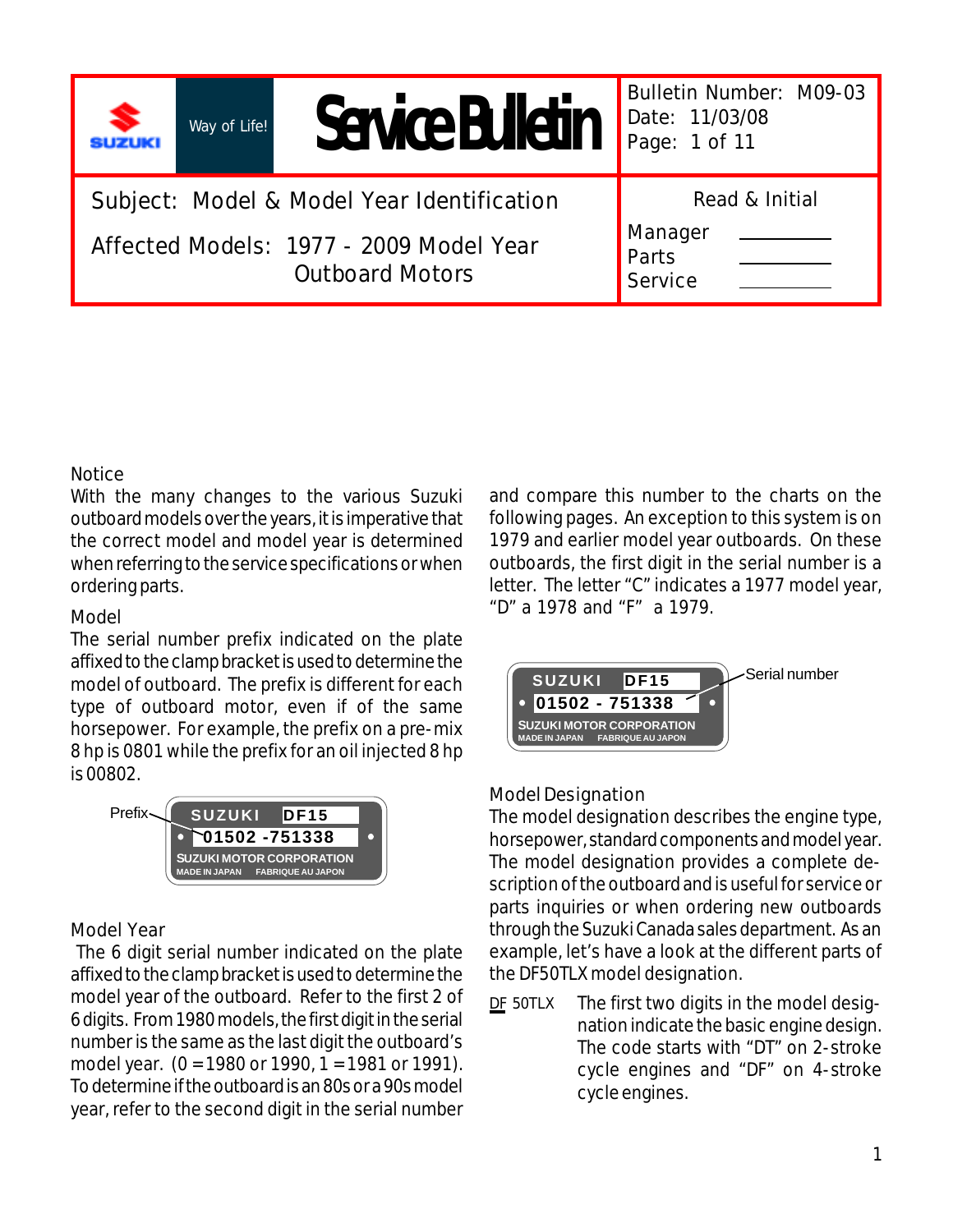- The next digits in the model designa-**DF50TLX DF50TLX** tion indicate the horsepower. The horsepower of a motor can be determined by referring to the prefix on the plate mounted on the clamp bracket and then by referring to the charts starting on page 6. Note that the prefix also describes more detailed model design changes for each horsepower size. For example, the prefix will be 0801 for a pre-mix type 8 hp engine and 00802 for an oil injected 8 hp engine.
- The next digit or series of digits indicate the outboard's standard feature(s). The outboard must be inspected to determine these features. Note that the "M" is deleted from the model designation of some small motors as it is assumed that these motors are only available with manual start and tiller control. **DF50TLX**
	- $T = Trim$  & tilt, remote control, electric start (tilt only with remote & electric on DT40TC prior to 1994).
	- $R =$  Remote control, electric start.
	- M = Manual start, tiller control.
	- E = Electric start, tiller control.
	- TH = Tiller control with PTT (some DT55/65, DF60/70).
	- QH = Tiller control with gas assisted tilt (some DF25/30/40/50).
	- V = 200 HP Exante model with Comlink, PTT, oil injection, remote control.
	- SS = Super six (150 HP only) with PTT, oil injection, remote control. Super Sport for DF250
	- S = High performance 150 HP with EFI (designed for bass boats).
	- $N =$  High thrust or sail model available in 8 and 9.9 hp.

 $C = Oil$  injection.

The second last digit in the model designation refers to the boat transom height that the engine is designed to be installed on. Inspect the outboard to determine this code. The applicable transom height for some small motors is not indicated in the model designation as it is assumed to be short.

 $S = 15$ ",  $L = 20$ ",  $X = 25$ ",  $XX = 30$ "

Note: "G" or "Z" letters after the transom height designation indicates counter rotation.

The last letter in the model designation represents a model year. Note that the V, Q or K used in the 2 digit model year letter codes is dropped in the model designation.

| Year |    | 77 | 78 | 79             | 80 | 81 | 82 | 83 | 84 | 85 | 86 | 87 |
|------|----|----|----|----------------|----|----|----|----|----|----|----|----|
| Code |    | С  | D  |                | G  |    | VZ | QD | VE | VF | VG | VH |
| 88   | 89 | 90 | 91 | 92             | 93 | 94 | 95 | 96 | 97 | 98 | 99 | OO |
| VJ   |    |    | M  | N              | P  | R  | S  |    | V  | W  | Χ  |    |
| 01   | 02 | 03 | 04 | 05             | 06 | 07 | 08 | 09 |    |    |    |    |
| K1   | K2 | K3 | K4 | K <sub>5</sub> | K6 | K7 | K8 | K9 |    |    |    |    |

# **Canadian Designation**

A code is used in the service specifications or parts listing to indicate when differences occur between the Canadian market and the general market. Refer to the codes below for the correct Canadian model information.

| 1977 ~ 1992   | E-28                                                                                                            |
|---------------|-----------------------------------------------------------------------------------------------------------------|
| 1993          | E-01 (DT2 - 65, DT150/200/225)<br>E-03 (DT75 - 140, DT150S)                                                     |
| $1994 - 1997$ | E-01 (DT2 - DT40, DF9.9/15)<br>E-03 (DT55 - DT225)                                                              |
| 1998          | E-01 (DT2.2 - DT75, DF9.9/15)<br>E-03 (DT85 - DT225, DF60/70)                                                   |
| 1999          | E-01 (DT2.2, DT30C)<br>E-03 (DF40/50/60/70, DT25C/85)<br>E-11 (DT5/6/100/115S/140/V6, DF9.9/25)<br>E-13 (DT40M) |
| 2000          | $E-01$ (DT2.2)<br>E-03 (All DF, DT85)<br>E-11 (DT5/6/115S/140/150/150S/200/225)<br>E-13 (DT30M)                 |
| 2001          | E-03                                                                                                            |

# **Identification Charts**

The identification charts are arranged into 2 groups. DF models are on pages pages 3 to 5 and DT models are on pages 6 to 11. The models are than arranged according to horsepower, from smallest to largest. The chart also includes the model year, year code, prefix, initial serial number and model codes of all outboards distributed by Suzuki Canada.

**DF50TLX**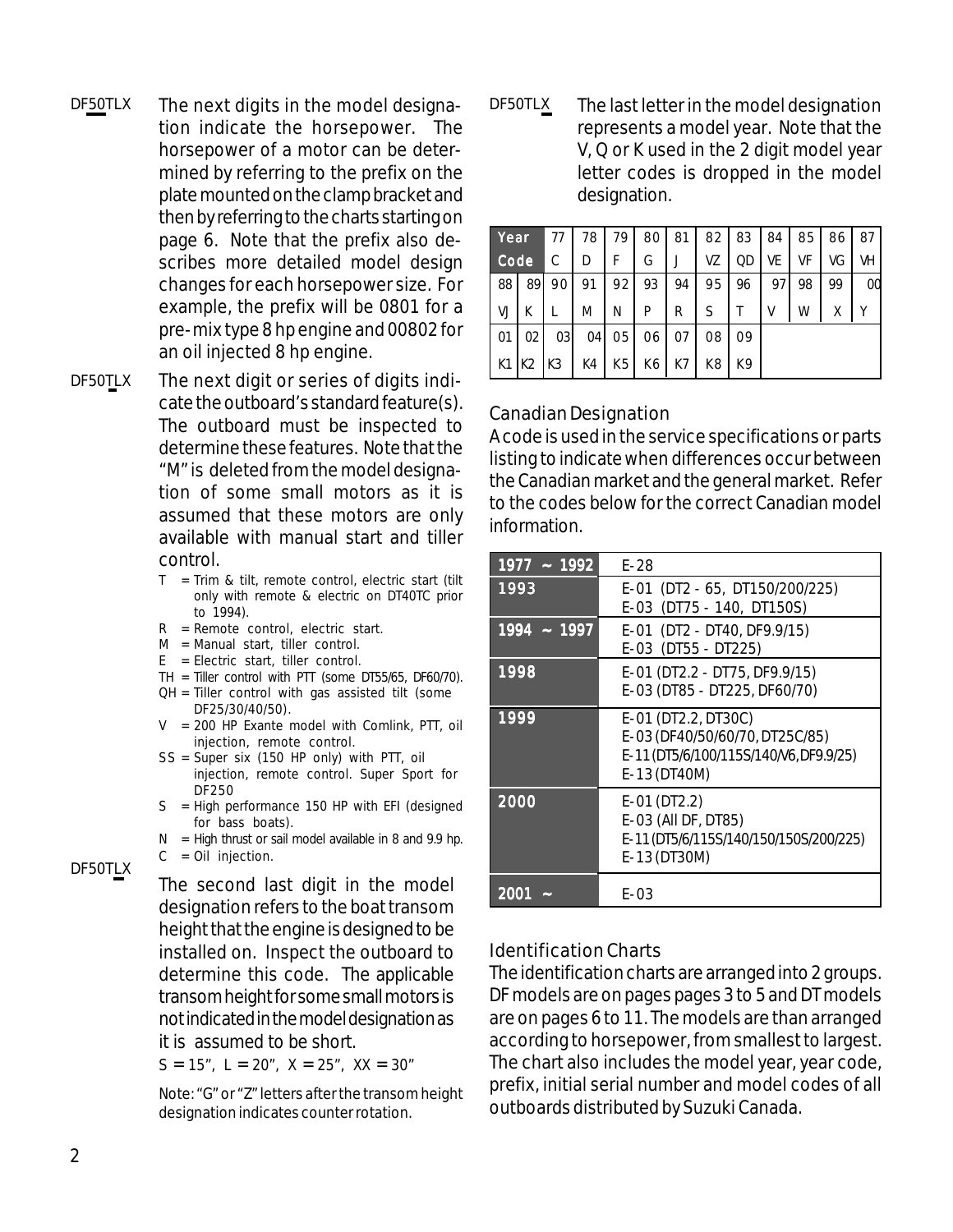| Model                     | Year |                | Code Prefix | Serial # | SCI Models Distributed                                                 | Model              | Year |                | Code Prefix | Serial $#$ | SCI Models Distributed                                         |
|---------------------------|------|----------------|-------------|----------|------------------------------------------------------------------------|--------------------|------|----------------|-------------|------------|----------------------------------------------------------------|
| DF2.5                     | 06   | K <sub>6</sub> | 00251F      | 680001   | DF2.5SK6                                                               | <b>DF15</b>        | 96   | $\top$         | 01501F      | 651001     |                                                                |
| $(68$ cc)                 | 07   | K7             | 00251F      | 780001   | DF2.5SK7                                                               | $(302$ cc)         | 97   | V              | 01501F      | 751001     | DF15MSV, DF15MLV,                                              |
| $(1$ cyl.)                | 08   | K <sub>8</sub> | 00251F      | 880001   | <b>DF2.5SK8</b>                                                        | $(2 \text{ cyl.})$ |      |                |             |            | DF15ESV, DF15ELV                                               |
|                           | 09   | K9             | 00251F      | 980001   | DF2.5SK9                                                               |                    | 98   | W              | 01501F      | 861001     | DF15MSW, DF15MLW,<br>DF15ESW, DF15ELW                          |
| DF4                       | 03   | K <sub>3</sub> | 00401F      | 371001   | DF4MSK3, DF4MLK3                                                       |                    | 99   | X              | 01501F      | 971001     | DF15MSX, DF15MLX,                                              |
| $(138 \text{ cc})$        | 04   | K4             | 00401F      | 421001   | DF4MSK4, DF4MLK4                                                       |                    |      | Y              |             |            | DF15ESX, DF15ELX                                               |
| $(1$ cyl.)                | 05   | K <sub>5</sub> | 00401F      | 510001   | DF4MSK5, DF4MLK5                                                       |                    | 00   |                | 01501F      | 031001     | DF15MSY, DF15MLY,<br>DF15ESY, DF15ELY,                         |
|                           | 06   | K <sub>6</sub> | 00401F      | 680001   | DF4MSK6, DF4MLK6                                                       |                    |      |                |             |            | DF15RLY                                                        |
|                           | 07   | K7             | 00401F      | 780001   | DF4SK7, DF4LK7                                                         |                    | 01   | K <sub>1</sub> | 01501F      | 151001     | DF15MSK1, DF15MLK1                                             |
|                           | 08   | K <sub>8</sub> | 00401F      | 880001   | DF4SK8, DF4LK8                                                         |                    | 02   | K <sub>2</sub> | 01501F      | 251001     | DF15MSK2, DF15MLK2                                             |
|                           | 09   | K9             | 00401F      | 980001   | DF4SK9, DF4LK9                                                         |                    |      |                |             |            | DF15ESK2, DF15MLK2<br>DF15RLK2                                 |
| DF6                       | 03   | K <sub>3</sub> | 00601F      | 371001   | DF6MSK3, DF6MLK3                                                       |                    | 03   | K <sub>3</sub> | 01501F      | 371001     | DF15MSK3, DF15MLK3                                             |
| $(138$ cc)                | 04   | K4             | 00601F      | 421001   | DF6MSK4, DF6MLK4                                                       |                    |      |                |             |            | DF15ESK3, DF15ELK3                                             |
| $(1$ cyl.)                | 05   | K <sub>5</sub> | 00601F      | 510001   | DF6MSK5, DF6MLK5                                                       |                    | 04   | K4             |             |            | DF15RLK3<br>DF15MSK4, DF15ESK4                                 |
|                           | 06   | K <sub>6</sub> | 00601F      | 680001   | DF6MSK6, DF6MLK6                                                       |                    |      |                | 01502F      | 421001     | DF15ELK4                                                       |
|                           | 07   | K7             | 00601F      | 780001   | DF6SK7, DF6LK7                                                         |                    | 05   | K <sub>5</sub> | 01502F      | 510001     | DF15MSK5, DF15ESK5                                             |
|                           | 08   | K <sub>8</sub> | 00601F      | 880001   | DF6SK8, DF6LK8                                                         |                    |      |                |             |            | DF15ELK5                                                       |
|                           | 09   | K9             | 00601F      | 980001   | DF6SK9, DF6LK9                                                         |                    | 06   | K6             | 01502F      | 680001     | DF15SK6, DF15ESK6<br>DF15ELK6                                  |
| DF9.9                     | 96   | Iт             | 00991F      | 651001   |                                                                        |                    | 07   | K7             | 01502F      | 780001     | DF15SK7, DF15ESK7<br>DF15ELK7                                  |
| $(302)$ cc)<br>$(2$ cyl.) | 97   | I٧             | 00991F      | 751001   | DF9.9MSV, DF9.9MLV,<br>DF9.9ESV, DF9.9ELV                              |                    | 08   | K8             | 01502F      | 880001     | DF15SK8, DF15ESK8,<br>DF15ELK8                                 |
|                           | 98   | l W            | 00991F      | 861001   | DF9.9MSW, DF9.9MLW,<br>DF9.9ESW, DF9.9ELW                              |                    | 09   | K9             | 01502F      | 980001     | DF15SK9, DF15ESK9,<br>DF15ELK9                                 |
|                           | 99   | ΙX             | 00991F      | 971001   | DF9.9MSX, DF9.9MLX,<br>DF9.9ELX                                        | <b>DF25</b>        |      |                |             |            |                                                                |
|                           | 00   | IΥ             | 00991F      | 031001   | DF9.9MSY, DF9.9MLY,<br>DF9.9ESY, DF9.9ELY                              | $(538$ cc)         | 06   | K6             | 02502F      | 680001     | DF25MSK6, DF25MLK6,<br>DF25ESK6, DF25ELK6,                     |
|                           | 01   | K <sub>1</sub> | 00991F      | 151001   | DF9.9MSK1, DF9.9MLK1                                                   | $(V2$ cyl.)        |      |                |             |            | DF25RSK6, DF25RLK6                                             |
|                           | 02   | K <sub>2</sub> | 00991F      | 251001   | DF9.9MSK1, DF9.9MLK2<br>DF9.9ESK2, DF9.9ELK2                           |                    | 07   | K7             | 02502F      | 781001     | DF25SK7, DF25LK7,<br>DF25ESK7, DF25ELK7,<br>DF25RSK7, DF25RLK7 |
|                           | 03   | K <sub>3</sub> | 00991F      | 371001   | DF9.9MSK3, DF9.9MLK3<br>DF9.9ESK3, DF9.9ELK3                           |                    | 08   | K8             | 02502F      | 880001     | DF25SK8, DF25LK8,<br>DF25ESK8, DF25ELK8,                       |
|                           | 04   | K4             | 00992F      | 421001   | DF9.9MSK4, DF9,9MLK4                                                   |                    |      |                |             |            | DF25RLK8                                                       |
|                           | 05   | K <sub>5</sub> | 00992F      | 510001   | DF9.9ELK4, DF9.9RLK4<br>DF9.9MSK5, DF9.9MLK5                           |                    | 09   | K9             | 02502F      | 980001     | DF25SK9, DF25LK9,<br>DF25ESK9, DF25ELK9,<br>DF25RLK9           |
|                           |      |                |             |          | DF9.9ELK5, DF9.9RLK5                                                   |                    |      |                |             |            |                                                                |
|                           | 06   | K6             | 00992F      | 680001   | DF9.9SK6, DF9,9LK6,<br>DF9.9ESK6, DF9.9ELK6                            | <b>DF25</b>        | 00   | Y              | 02501F      | 031001     | DF25MQSY, DF25MQLY,                                            |
|                           |      |                |             |          | DF9.9RLK6                                                              | (597cc)            |      |                |             |            | DF25 EQSY, DF25EQLY,                                           |
|                           | 07   | K7             | 00992F      | 780001   | DF9.9SK7, DF9.9LK7,                                                    | $(3$ cyl.)         |      |                |             |            | DF25QRLY, DF25TLY                                              |
|                           |      |                |             |          | DF9.9ESK7, DF9.9ELK7<br>DF9.9RLK7                                      |                    | 01   | K1             | 02501F      | 151001     |                                                                |
|                           | 08   | K8             | 00992F      | 880001   | DF9.9SK8, DF9.9LK8,                                                    |                    | 02   | K <sub>2</sub> | 02501F      | 251001     | DF25MQSK2, DF25MQLK2                                           |
|                           |      |                |             |          | DF9.9ESK8, DF9.9ELK8,                                                  |                    |      |                |             |            | DF25EQSK2, DF25EQLK2<br>DF25TLK2                               |
|                           |      |                |             |          | DF9.9RLK8, DF9,9THLK8,                                                 |                    | 03   | K3             | 02501F      | 371001     |                                                                |
|                           |      |                |             |          | DF9.9YLK8, DF9.9TXK8                                                   |                    | 04   | K4             | 02501F      | 421001     | DF25MQSK4, DF25MQLK4                                           |
|                           | 09   | K9             | 00992F      | 980001   | DF9.9SK9, DF9.9LK9,<br>DF9.9ESK9, DF9.9ELK9,<br>DF9.9RLK9, DF9,9THLK9, |                    |      |                |             |            | DF25EQSK4, DF25EQLK4<br>DF25TLK4                               |
|                           |      |                |             |          | DF9.9THXK9, DF9.9TLK9,                                                 |                    | 05   | K <sub>5</sub> | 02501F      | 510001     | DF25MQSK5, DF25MQLK5                                           |
|                           |      |                |             |          | DF9.9TXK9                                                              |                    |      |                |             |            | DF25EQSK5, DF25EQLK5<br>DF25TLK5                               |
|                           |      |                |             |          |                                                                        |                    | 06   | K6             | 02501F      | 680001     | DF25TLK6                                                       |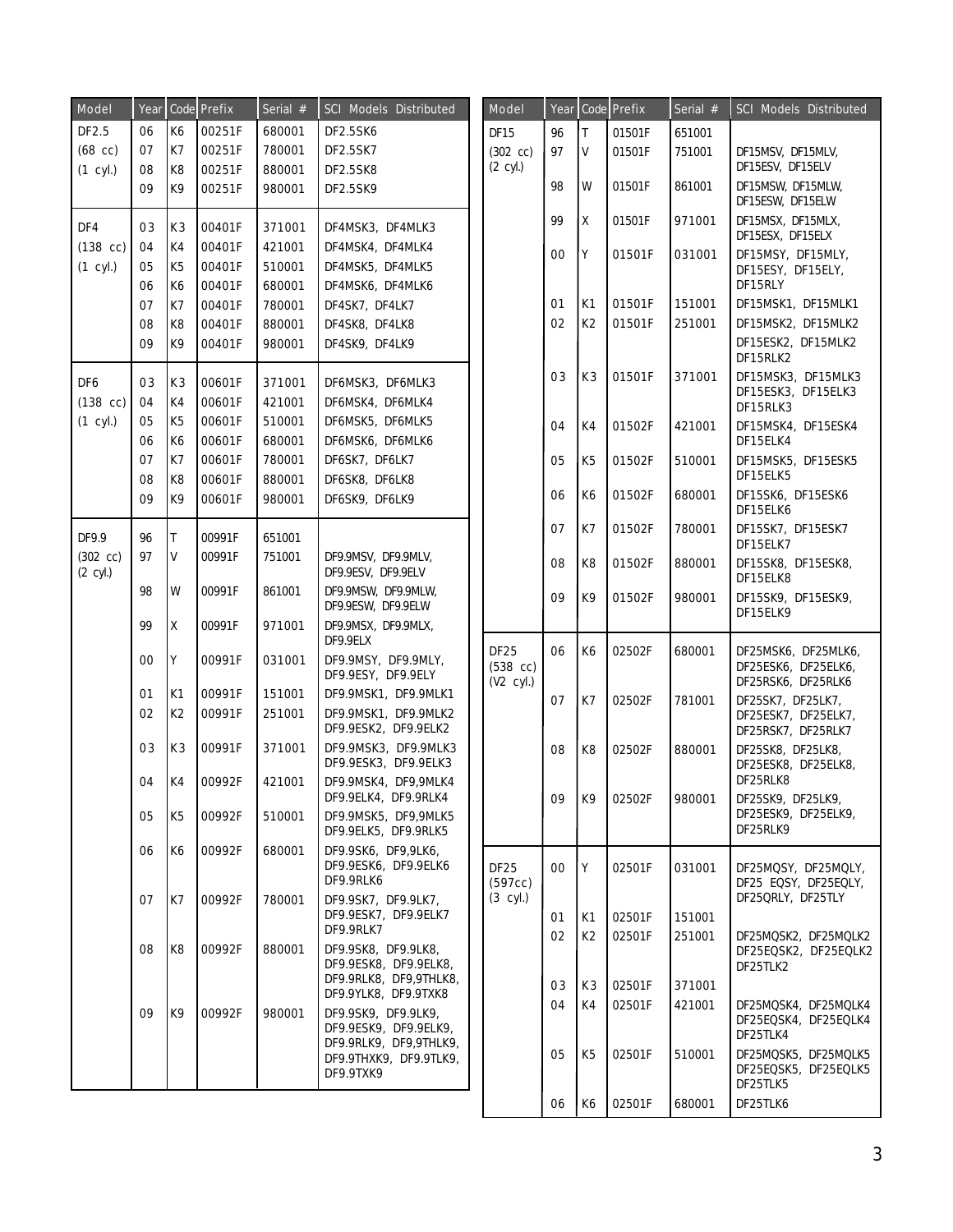| Model           | Year |                | Code Prefix | Serial $#$ | SCI Models Distributed                    | Model                  | Year |                | Code Prefix      | Serial $#$ | SCI Models Distributed |
|-----------------|------|----------------|-------------|------------|-------------------------------------------|------------------------|------|----------------|------------------|------------|------------------------|
| DF30            | 00   | Y              | 03001F      | 031001     | DF30MQSY, DF30MQLY                        | DF60                   | 98   | W              | 06001F           | 861001     | DF60TLW                |
| (597cc)         |      |                |             |            | DF30QRLY, DF30TLY                         | $(1298 \text{ cc})$ 99 |      | Χ              | 06001F           | 971001     | DF60TLX, DF60THLX      |
| $(3$ cyl.)      | 01   | K1             | 03001F      | 151001     |                                           | $(EFI 4 cyl.)$ 00      |      | Y              | 06001F           | 031001     | DF60THY, DF60THLY      |
|                 | 02   | K <sub>2</sub> | 03001F      | 251001     | DF30MQSK2, DF30MQLK2                      |                        | 01   | K <sub>1</sub> | 06001F           | 151001     | DF60TLK1               |
|                 |      |                |             |            | DF30EQSK2, DF30EQLK2                      |                        | 02   | K <sub>2</sub> | 06001F           | 251001     | DF60TLK2               |
|                 |      |                |             |            | DF30TLK2                                  |                        | 03   | K <sub>3</sub> | 06001F           | 371001     | DF60TLK3               |
|                 | 03   | K3             | 03001F      | 371001     | DF30MQSK3, DF30MQLK3                      |                        | 04   | K4             | 06001F           | 421001     | DF60TLK4               |
|                 |      |                |             |            | DF30EQSK3, DF30EQLK3<br>DF30TLK3          |                        | 05   | K <sub>5</sub> | 06001F           | 510001     | DF60TLK5               |
|                 | 04   | K4             | 03001F      | 421001     | DF30MQSK4, DF30MQLK4                      |                        | 06   | K6             | 06001F           | 680001     | DF60TLK6               |
|                 |      |                |             |            | DF30EQSK4, DF30EQLK4                      |                        | 07   | K7             | 06001F           | 780001     | DF60TLK7               |
|                 |      |                |             |            | DF30TLK4                                  |                        | 08   | K <sub>8</sub> | 06001F           | 880001     | DF60TLK8               |
|                 | 05   | K <sub>5</sub> | 03001F      | 510001     | DF30MQSK5, DF30MQLK5                      |                        | 09   | K9             | 06001F           | 980001     | DF60TLK9               |
|                 |      |                |             |            | DF30EQSK5, DF30EQLK5<br>DF30TLK5          |                        |      |                |                  |            |                        |
|                 | 06   | K6             | 03001F      | 680001     | DF30MQSK6, DF30MQLK6                      | <b>DF70</b>            | 98   | W              | 07001F           | 861001     | DF70TLW                |
|                 |      |                |             |            | DF30EQSK6, DF30EQLK6                      | $(1298 \ncc)$          | 99   | Χ              | 07001F           | 971001     | DF70TLX, DF70THLX      |
|                 |      |                |             |            | DF30TLK6                                  | $(EFI 4 cyl.)$ 00      |      | Y              | 07001F           | 031001     | DF70TLY, DF70THLY      |
|                 | 07   | K7             | 03001F      | 780001     | DF30MQSK7, DF30MQLK7                      |                        | 01   | K <sub>1</sub> | 07001F           | 151001     | DF70TLK1               |
|                 |      |                |             |            | DF30EQSK7, DF30EQLK7<br>DF30TLK7          |                        | 02   | K <sub>2</sub> | 07001F           | 251001     | DF70TLK2               |
|                 |      |                |             |            |                                           |                        | 03   | K <sub>3</sub> | 07001F           | 371001     | DF70TLK3               |
| <b>DF40</b>     | 99   | Ιx             | 04001F      | 971001     | DF40TLX, DF40QHLX                         |                        | 04   | K4             | 07001F           | 421001     | DF70TLK4               |
|                 | 00   | I Y            | 04001F      |            |                                           |                        | 05   | K <sub>5</sub> | 07001F           | 510001     | DF70TLK5               |
| $(815$ cc)      |      |                |             | 031001     | DF40QHLY, DF40TLY<br>DF40TLK1<br>DF40TLK2 |                        | 06   | K6             | 07001F           | 680001     | DF70TLK6               |
| (EFI 3 cyl.)    | 01   | K1             | 04001F      | 151001     |                                           |                        | 07   | K7             | 07001F           | 780001     | DF70TLK7               |
|                 | 02   | K <sub>2</sub> | 04001F      | 251001     |                                           |                        | 08   | K <sub>8</sub> | 07001F           | 880001     | DF70TLK8               |
|                 | 03   | K <sub>3</sub> | 04001F      | 371001     | DF40TLK3                                  |                        |      |                |                  |            |                        |
|                 | 04   | K4             | 04001F      | 421001     | DF40TLK4                                  | <b>DF70</b>            | 09   | K9             | 07002F           | 961001     | DF70ATLK9              |
|                 | 05   | K <sub>5</sub> | 04001F      | 510001     | DF40TLK5                                  | $(1502 \ncc)$          |      |                |                  |            |                        |
|                 | 06   | K <sub>6</sub> | 04001F      | 680001     | DF40TLK6                                  | $EFI$ 4 cyl.)          |      |                |                  |            |                        |
|                 | 07   | K7             | 04001F      | 780001     | DF40TLK7                                  |                        |      |                |                  |            |                        |
|                 | 08   | K <sub>8</sub> | 04001F      | 880001     | DF40TLK8                                  | <b>DF80</b>            | 09   | K9             | 08001F           | 961001     | DF80ATLK9, DF80ATXK9   |
|                 | 09   | K9             | 04001F      | 980001     | DF40TLK9                                  | $(1502 \ncc)$          |      |                |                  |            |                        |
|                 |      |                |             |            |                                           | $EFI$ 4 cyl.)          |      |                |                  |            |                        |
| <b>DF50</b>     | 99   | Iχ             | 05001F      | 971001     | DF50TLX, DF50QHLX                         |                        |      |                |                  |            |                        |
| $(815$ cc)      | 00   | l Y            | 05001F      | 031001     | DF50QHLY, DF50TLY                         | <b>DF90</b>            | 09   | K9             | 09002F           | 961001     | DF90ATLK9, DF80ATXK9   |
| (EFI 3 cyl.) 01 |      | K1             | 05001F      | 151001     | DF50TLK1                                  | $(1502 \text{ cc})$    |      |                |                  |            |                        |
|                 | 02   | K2             | 05001F      | 251001     | DF50TLK2                                  | $EFI$ 4 cyl.)          |      |                |                  |            |                        |
|                 | 03   | K <sub>3</sub> | 05001F      | 371001     | DF50TLK3                                  |                        |      |                |                  |            |                        |
|                 | 04   | K4             | 05001F      | 421001     | DF50TLK4                                  | DF90                   | 01   | K1             | 09001F           | 151001     | DF90TLK1, DF90TXK1     |
|                 | 05   | K <sub>5</sub> | 05001F      | 510001     | DF50TLK5                                  | $(1950 \text{ cc})$ 02 |      | K <sub>2</sub> | 09001F           | 251001     | DF90TLK2, DF90TXK2     |
|                 | 06   | K <sub>6</sub> | 05001F      | 680001     | DF50TLK6                                  | (EFI, 4 cyl) 03        |      | K <sub>3</sub> | 09001F           | 371001     | DF90TLK3, DF90TXK3     |
|                 | 07   | K7             | 05001F      | 780001     | DF50TLK7                                  |                        |      |                |                  |            |                        |
|                 | 08   | K <sub>8</sub> | 05001F      | 880001     | DF50TLK8                                  |                        | 04   | K4             | 09001F<br>09001F | 421001     | DF90TLK4, DF90TXK4     |
|                 | 09   | K9             | 05001F      | 980001     | DF50TLK9                                  |                        | 05   | K <sub>5</sub> |                  | 510001     | DF90TLK5, DF90TXK5     |
|                 |      |                |             |            |                                           |                        | 06   | K <sub>6</sub> | 09001F           | 680001     | DF90TLK6, DF90TXK6     |
|                 |      |                |             |            |                                           |                        | 07   | K7             | 09001F           | 780001     | DF90TLK7, DF90TXK7     |
|                 |      |                |             |            |                                           |                        | 08   | K8             | 09001F           | 880001     | DF90TLK8, DF90TXK8     |
|                 |      |                |             |            |                                           | DF100                  | 09   | K9             | 10001F           | 980001     | DF100TLK9, DF100TXK9   |
|                 |      |                |             |            |                                           | (1950 cc)              |      |                |                  |            |                        |

(EFI, 4 cyl)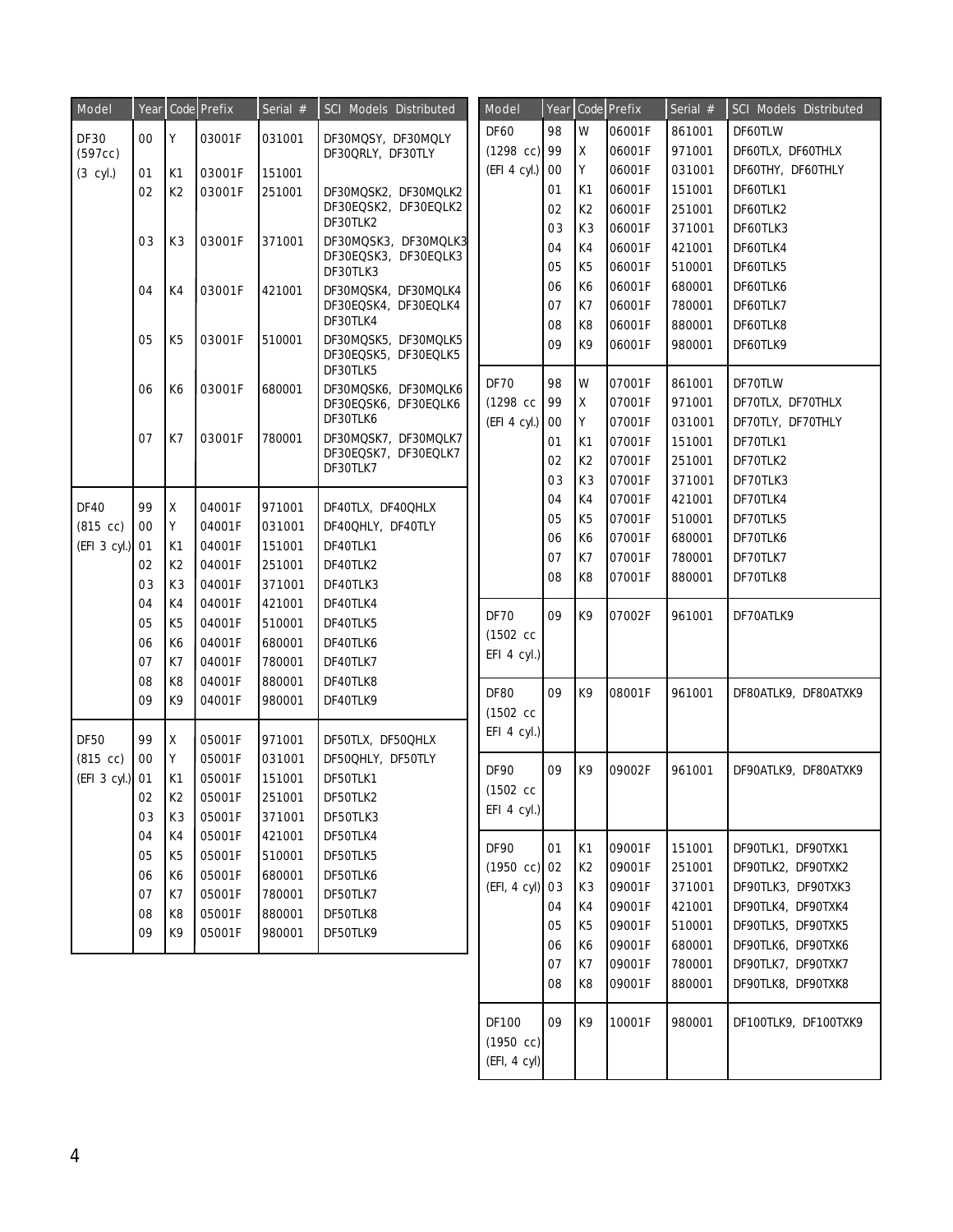| Model                | Year     |                                  | <b>Code</b> Prefix | Serial #         | <b>SCI Models Distributed</b>                |
|----------------------|----------|----------------------------------|--------------------|------------------|----------------------------------------------|
| DF115                | 01       | K1                               | 11501F             | 151001           | DF115TLK1, DF115TXK1                         |
| $(1950 \text{ cc})$  | 02       | K2                               | 11501F             | 251001           | DF115TLK2, DF115TXK2                         |
| (EFI, 4 cyl)         | 03       | K <sub>3</sub>                   | 11501F             | 371001           | DF115TLK3, DF115TXK3                         |
|                      | 04       | K4                               | 11501F             | 421001           | DF115TLK4, DF115TXK4                         |
|                      | 05       | K <sub>5</sub>                   | 11501F             | 510001           | DF115TLK5, DF115TXK5                         |
|                      | 06       | К6                               | 11501F<br>11501F   | 680001           | DF115TLK6, DF115TXK6                         |
|                      | 07<br>08 | K7<br>K <sub>8</sub>             | 11501F             | 780001<br>880001 | DF115TLK7, DF115TXK7<br>DF115TLK8, DF115TXK8 |
|                      | 09       | K9                               | 11501F             | 980001           | DF115TLK9, DF115TXK9                         |
|                      |          |                                  |                    |                  |                                              |
| DF140                | 02       | K <sub>2</sub>                   | 14001F             | 251001           | DF140TLK2, DF140TXK2                         |
| $(2044 \text{ cc})$  | 03       | K <sub>3</sub>                   | 14001F             | 371001           | DF140TLK3, DF140TXK3                         |
| (EFI, 4 cyl)         |          |                                  |                    |                  | DF140TXGK3                                   |
|                      | 04<br>04 | K4<br>K4                         | 14001F<br>14001Z   | 421001<br>421001 | DF140TLK4, DF140TXK4<br>DF140TXZK4           |
|                      | 05<br>05 | K <sub>5</sub><br>K <sub>5</sub> | 14001F<br>14001Z   | 510001<br>510001 | DF140TLK5, DF140TXK5<br>DF140TXZK5           |
|                      | 06<br>06 | K6<br>К6                         | 14001F<br>14001Z   | 680001<br>680001 | DF140TLK6, DF140TXK6<br>DF140TXZK6           |
|                      | 07       | K7                               | 14001F             | 780001           | DF140TLK7, DF140TXK7                         |
|                      | 07       | K7                               | 14001Z             | 780001           | DF140TXZK7                                   |
|                      | 08<br>08 | K8<br>K8                         | 14001F<br>14001Z   | 880001<br>880001 | DF140TLK8, DF140TXK8<br>DF140TXZK8           |
|                      | 09       | K9                               | 14001F             | 980001           | DF140TLK9, DF140TXK9                         |
|                      | 09       | K9                               | 14001Z             | 980001           | DF140TXZK9                                   |
| DF150                | 06       | K6                               | 15001F             | 680001           | DF150TLK6, DF150TXK6                         |
| $(2867 \text{ cc})$  | 06       | K6                               | 15001Z             | 680001           | DF150TXZK6                                   |
| (EFI, 4 cyl)         | 07<br>07 | K7<br>K7                         | 15001F<br>15001Z   | 780001<br>780001 | DF150TLK7, DF150TXK7<br>DF150TXZK7           |
|                      | 08       | K <sub>8</sub>                   | 15001F             | 880001           | DF150TLK8, DF150TXK8                         |
|                      | 08       | K <sub>8</sub>                   | 15001Z             | 880001           | DF150TXZK8                                   |
|                      | 09<br>09 | K9<br>K9                         | 15001F<br>15001Z   | 980001<br>980001 | DF150TLK9, DF150TXK9<br>DF150TXZK9           |
|                      |          |                                  |                    |                  |                                              |
| DF175                | 06       | К6                               | 17501F             | 680001           | DF175TLK6, DF175TXK6                         |
| $(2867 \ncc)$        | 06       | К6                               | 17501Z             | 680001           | DF175TXZK6                                   |
| (EFI, 4 cyl)         | 07<br>07 | K7<br>K7                         | 17501F<br>17501Z   | 780001<br>780001 | DF175TLK7, DF175TXK7<br>DF175TXZK7           |
|                      | 08<br>08 | K8<br>K8                         | 17501F<br>17501Z   | 880001<br>880001 | DF175TLK8, DF175TXK8<br>DF175TXZK8           |
|                      | 09       | K9                               | 17501F             | 980001           | DF175TLK9, DF175TXK9                         |
|                      | 09       | K9                               | 17501Z             | 980001           | DF175TXZK9                                   |
| DF200                | 04       | K4                               | 20001F             | 421001           | DF200TXK4                                    |
| $(3,614 \text{ cc})$ | 04       | K4                               | 2000Z              | 421001           | DF200TXZK4                                   |
| (EFI, V6)            | 05<br>05 | K5<br>K5                         | 20001F<br>20001Z   | 510001<br>510001 | DF200TXK5<br>DF200TXZK5                      |
|                      | 06       | К6                               | 20001F             | 680001           | DF200TXK6                                    |
|                      | 06       | K6                               | 20001Z             | 680001           | DF200TXZK6                                   |
|                      | 07<br>07 | K7<br>K7                         | 20001F<br>20001Z   | 780001<br>780001 | DF200TXK7<br>DF200TXZK7                      |
|                      | 08       | K8                               | 20001F             | 880001           | DF200TLK8, DF200TXK8                         |
|                      | 08       | K8                               | 20001Z             | 880001           | DF200TXZK8                                   |
|                      | 09       | K9                               | 20001F             | 980001           | DF200TLK9, DF200TXK9                         |
|                      | 09       | K9                               | 20001Z             | 980001           | DF200TXZK9                                   |

| Model                                               | Year     | Code                 | Prefix           | Serial #         | <b>SCI Models Distributed</b> |
|-----------------------------------------------------|----------|----------------------|------------------|------------------|-------------------------------|
| DF225                                               | 04       | K4                   | 22501F           | 421001           | DF225TXK4                     |
| $(3,614$ cc)                                        | 04       | K <sub>4</sub>       | 22501Z           | 421001           | DF225TXZK4                    |
| (EFI, V6)                                           | 05       | K <sub>5</sub>       | 22501F           | 510001           | DF225TXK5,                    |
|                                                     | 05       | K <sub>5</sub>       | 22501Z           | 510001           | DF225TXZK5                    |
|                                                     | 06       | K6                   | 22501F           | 680001           | DF225TXK6, DF225TXXK6         |
|                                                     | 06       | K6                   | 22501Z           | 680001           | DF225TXZK6, DF225TXXZK6       |
|                                                     | 07       | K7                   | 22501F           | 780001           | DF225TXK7, DF225TXXK7,        |
|                                                     | 07       | K7                   | 22501Z           | 780001           | DF225TXZK7, DF225TXXZK7       |
|                                                     | 08       | K <sub>8</sub>       | 22501F           | 880001           | DF225TXK8, DF225TXXK8         |
|                                                     | 08       | K <sub>8</sub>       | 22501Z           | 880001           | DF225TXZK8, DF225TXXZK8       |
|                                                     | 09       | K9                   | 22501F           | 980001           | DF225TXK9, DF225TXXK9         |
|                                                     | 09       | K9                   | 22501Z           | 980001           | DF225TXZK9, DF225TXXZK9       |
| DF250                                               | 04       | K <sub>4</sub>       | 25001F           | 421001           | DF250TXK4, DF250TXXK4         |
| $(3,614 \text{ cc})$                                | 04       | K4                   | 25001Z           | 421001           | DF250TXZK4, DF250TXXZK4       |
| (EFI, V6)                                           | 05       | K <sub>5</sub>       | 25001F           | 510001           | DF250TXK5                     |
|                                                     | 05       | K <sub>5</sub>       | 25001Z           | 510001           | DF250TXZK5, DF250TXXZK5       |
|                                                     | 06       | K6                   | 25001F           | 680001           | DF250TXK6, DF250TXXK6         |
|                                                     | 06       | K6                   | 25001Z           | 680001           | DF250TXZK6, DF250TXXZK6       |
|                                                     | 07       | K7                   | 25001F           | 780001           | DF250TXK7, DF250TXXK7         |
|                                                     | 07       | K7                   | 25001Z           | 780001           | DF250TXZK7, DF250TXXZK7       |
|                                                     | 08       | K <sub>8</sub>       | 25001F           | 880001           | DF250TXK8, DF250TXXK8         |
|                                                     | 08       | K <sub>8</sub>       | 25001Z           | 880001           | DF250TXZK8, DF250TXXZK8       |
|                                                     | 09       | K9                   | 25001F           | 980001           | DF250TXK8, DF250TXXK8         |
|                                                     | 09       | K9                   | 25001Z           | 980001           | DF250TXZK8, DF250TXXZK8       |
| <b>DF250SS</b><br>$(4,028 \text{ cc})$<br>(EFI, V6) | 08<br>09 | K <sub>8</sub><br>K9 | 25002F<br>25002F | 880001<br>871001 | DF250SSTLK8<br>DF250SSTLK9    |
| DF300                                               | 07       | K7                   | 30001F           | 781001           | DF300TXK7, DF300TXXK7         |
| $(4,028 \text{ cc})$                                | 07       | K7                   | 30001Z           | 781001           | DF300TXZK7, DF300TXXZK7       |
| (EFI, V6)                                           | 08       | K <sub>8</sub>       | 30001F           | 881001           | DF300TXK8, DF300TXXK8         |
|                                                     | 08       | K <sub>8</sub>       | 30001Z           | 881001           | DF300TXZK8, DF300TXXZK8       |
|                                                     | 09       | K9                   | 30001F           | 981001           | DF300TXK9, DF300TXXK9         |
|                                                     | 09       | K9                   | 30001Z           | 981001           | DF300TXZK9, DF300TXXZK9       |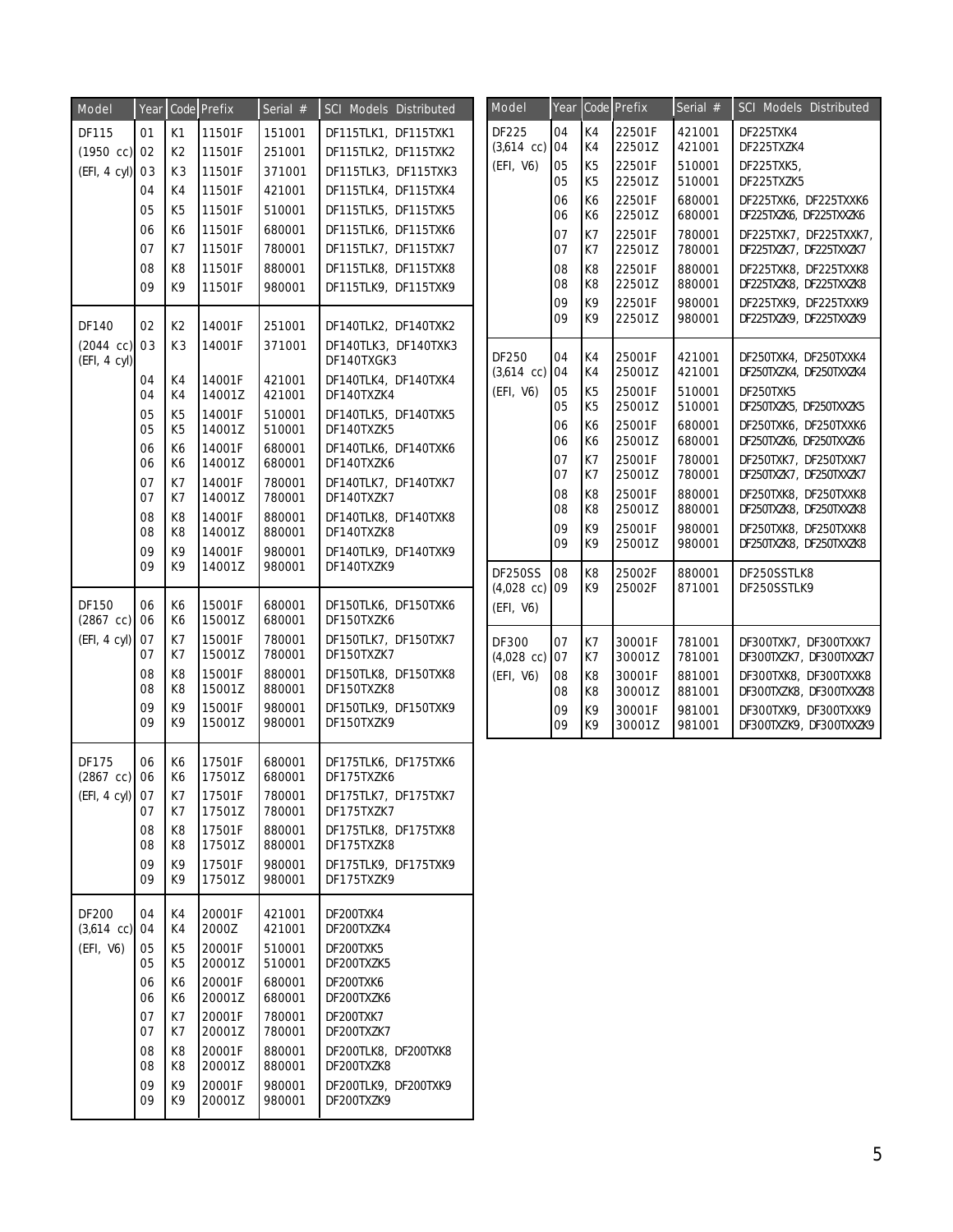| Model                                      | Year                                                                             |                                                                        | Code Prefix                                                                                                                | Serial #                                                                                                                                 | SCI Models Distributed                                                                                                                                        | Model                                               | Year                                                                             |                                                                                                                             | Code Prefix                                                                                                          | Serial #                                                                                                                                           | SCI Models Distributed                                                                                                                                      |
|--------------------------------------------|----------------------------------------------------------------------------------|------------------------------------------------------------------------|----------------------------------------------------------------------------------------------------------------------------|------------------------------------------------------------------------------------------------------------------------------------------|---------------------------------------------------------------------------------------------------------------------------------------------------------------|-----------------------------------------------------|----------------------------------------------------------------------------------|-----------------------------------------------------------------------------------------------------------------------------|----------------------------------------------------------------------------------------------------------------------|----------------------------------------------------------------------------------------------------------------------------------------------------|-------------------------------------------------------------------------------------------------------------------------------------------------------------|
| DT <sub>2</sub><br>$(50$ cc)<br>$(1$ cyl.) | 77<br>78<br>79<br>80<br>81<br>82<br>83                                           | С<br>D<br>F<br>G<br>J<br>VZ<br>QD                                      | 0201<br>0201<br>0201<br>0201<br>0201<br>0201<br>0201                                                                       | C10001<br>D10001<br>F10001<br>001001<br>101001<br>201002<br>330404                                                                       | DT <sub>2</sub> D                                                                                                                                             | DT5<br>$(113$ cc)<br>$(2 \text{ cyl.})$             | 78<br>79<br>80<br>81<br>82<br>83                                                 | D<br>$\mathsf F$<br>G<br>$\sf J$<br>VZ<br>QD                                                                                | 0501<br>0501<br>0501<br>0501<br>0501<br>0501                                                                         | D10001<br>F10001<br>001001<br>101001<br>201001<br>327050                                                                                           | DT5SD, DT5LD                                                                                                                                                |
|                                            | 84<br>85<br>86<br>87<br>88<br>89<br>90<br>91<br>92<br>93<br>94<br>95<br>96       | VE<br>VF<br>VG<br>VH<br>VJ<br>K<br>L<br>M<br>N<br>P<br>R<br>S<br>T.    | 0201<br>0201<br>0201<br>0201<br>0201<br>0201<br>0201<br>0201<br>0201<br>0201<br>0201<br>0201<br>0201                       | 443413<br>542005<br>671289<br>783131<br>889626<br>901001<br>011001<br>131001<br>231001<br>351001<br>461001<br>581001<br>651001           | DT2E<br>DT2F<br>DT2SG<br>DT2SH<br>DT2SJ<br>DT2SK<br>DT2SL<br>DT2SM<br>DT2SN<br>DT2SP<br>DT2SR<br>DT2SS<br>DT2ST                                               | DT <sub>6</sub><br>$(165$ cc)<br>$(2 \text{ cyl.})$ | 84<br>85<br>86<br>87<br>88<br>89<br>90<br>91<br>92<br>93<br>94<br>95<br>96       | VE<br>VF<br>VG<br>VH<br>VJ<br>К<br>L<br>M<br>${\sf N}$<br>${\sf P}$<br>R<br>$\mathsf S$<br>$\sf T$                          | 00601<br>00601<br>00601<br>00601<br>00601<br>00601<br>00601<br>00601<br>00601<br>00601<br>00601<br>00601<br>00601    | 401001<br>506819<br>610001<br>701001<br>817660<br>920870<br>011001<br>131001<br>231001<br>351001<br>461001<br>581001<br>651001                     | DT6SE, DT6LE<br>DT6SF, DT6LF<br>DT6SG<br>DT6SH<br>DT6SJ<br>DT6SK<br>DT6SL<br>DT6SM<br>DT6SN, DT6LN<br>DT6SP, DT6LP<br>DT6SR, DT6LR<br>DT6SS<br>DT6ST, DT6LT |
| DT2.2<br>$(55$ cc)<br>$(1$ cyl.)           | 97<br>98<br>99<br>00                                                             | V<br>W<br>Χ<br>Υ                                                       | 00221<br>00221<br>00221<br>00221                                                                                           | 751001<br>861001<br>971001<br>031001                                                                                                     | DT2.2SV<br>DT2.2SW<br>DT2.2SX<br>DT2.2SY                                                                                                                      |                                                     | 97<br>98<br>99<br>00                                                             | V<br>W<br>$\mathsf X$<br>Υ                                                                                                  | 00601<br>00601<br>00601<br>00601                                                                                     | 751001<br>861001<br>971001<br>031001                                                                                                               | DT6SV<br>DT6SW<br>DT6SX<br>DT6ST                                                                                                                            |
| DT3.5<br>$(70 \text{ cc})$<br>$(1$ cyl.)   | 79<br>80<br>81                                                                   | F<br>G<br>J                                                            | 0351<br>0351<br>0351                                                                                                       | F10001<br>001001<br>101001                                                                                                               |                                                                                                                                                               | DT7.5<br>$(165$ cc)<br>$(2 \text{ cyl.})$           | 77<br>78<br>79                                                                   | С<br>D<br>$\mathsf F$                                                                                                       | 0751<br>0751<br>0751                                                                                                 | C10001<br>D10001<br>F10001                                                                                                                         |                                                                                                                                                             |
|                                            | 82<br>83<br>84                                                                   | VΖ<br>QD<br>VE                                                         | 0351<br>0351<br>0351                                                                                                       | 201001<br>324373<br>432103                                                                                                               | DT3.5SD, DT3.5LD<br>DT3.5SE, DT3.5SD                                                                                                                          | DT8<br>$(165$ cc)<br>(2 cyl.)                       | 80<br>81<br>82<br>83                                                             | G<br>J<br>VZ                                                                                                                | 0801<br>0801<br>0801                                                                                                 | 001001<br>101001<br>201001                                                                                                                         |                                                                                                                                                             |
| DT4<br>$(90$ cc)<br>$(1$ cyl.)             | 85<br>86<br>87<br>88<br>89<br>90<br>91<br>92<br>93<br>94<br>95<br>96<br>97<br>98 | VF<br>VG<br>VH<br>VJ<br>K<br>L<br>M<br>N<br>P<br>R<br>S<br>Τ<br>V<br>W | 00402<br>00402<br>00402<br>00402<br>00402<br>00402<br>00402<br>00402<br>00402<br>00402<br>00402<br>00402<br>00402<br>00402 | 501001<br>610779<br>718001<br>824522<br>930693<br>011001<br>131001<br>231001<br>351001<br>461001<br>581001<br>651001<br>751001<br>861001 | DT4SF<br>DT4SG<br>DT4SH<br>DT4SJ, DT4LJ<br>DT4SK<br>DT4SL<br>DT4SM<br>DT4SN, DT4LN<br>DT4SP, DT4LP<br>DT4SR, DT4LR<br>DT4SS<br>DT4ST, DT4LT<br>DT4SV<br>DT4SW |                                                     | 84<br>85<br>86<br>87<br>88<br>89<br>90<br>91<br>92<br>93<br>94<br>95<br>96<br>97 | QD<br>VE<br>VF<br>VG<br>VH<br>VJ<br>$\mathsf K$<br>ΙL<br>M<br>${\sf N}$<br>$\mathsf{P}$<br>R<br>$\mathsf S$<br>$\sf T$<br>Λ | 0801<br>0801<br>0801<br>0801<br>0801<br>0801<br>0801<br>0801<br>0801<br>0801<br>0801<br>0801<br>0801<br>0801<br>0801 | 319254<br>426126<br>530711<br>634102<br>737371<br>840168<br>942358<br>011001<br>131001<br>231001<br>351001<br>461001<br>581001<br>651001<br>751001 | DT8SD, DT8LD<br>DT8SE, DT8LE<br>DT8SF, DT8LF<br>DT8SG<br>DT8SH<br>DT8MSL<br>DT8MSM<br>DT8MSN<br>DT8MSP                                                      |
| DT4.5<br>$(70 \text{ cc})$<br>$(1$ cyl.)   | 77<br>78                                                                         | С<br>D                                                                 | 0451<br>0451                                                                                                               | C10001<br>D10001                                                                                                                         |                                                                                                                                                               | DT8C<br>$(211 \ncc)$<br>(2 cyl.)                    | 88<br>89<br>90<br>91                                                             | VJ<br>К<br>$\mathsf L$<br>M                                                                                                 | 00802<br>00802<br>00802<br>00802                                                                                     | 801020<br>903537<br>011011<br>131001                                                                                                               | DT8CSJ, DT8CLJ<br>DT8MCSK<br>DT8MCSL, DT8MCLL<br>DT8MCSM, DT8MCLM                                                                                           |
| DT5<br>$(110 \text{ cc})$<br>$(1$ cyl.)    | 98<br>99<br>$00\,$                                                               | W<br>Χ<br>Υ                                                            | 00503<br>00503<br>00503                                                                                                    | 861001<br>971001<br>031001                                                                                                               | DT5SX<br>DT5SY                                                                                                                                                |                                                     | 92<br>93<br>94<br>95<br>96<br>97                                                 | $\mathsf{N}$<br>$\mathsf{P}$<br>R<br>$\mathsf S$<br>$\ensuremath{\mathsf{T}}$<br>V                                          | 00802<br>00802<br>00802<br>00802<br>00802<br>00802                                                                   | 231001<br>351001<br>461001<br>581001<br>651001<br>751001                                                                                           | DT8MCSN, DT8MCLN<br>DT8MCSP, DT8MCLP<br>DT8MCSR, DT8MCLR<br>DT8MCSS, DT8MCLS<br>DT8MCST, DT8MCLT<br>DT8MCSV, DT8MCLV                                        |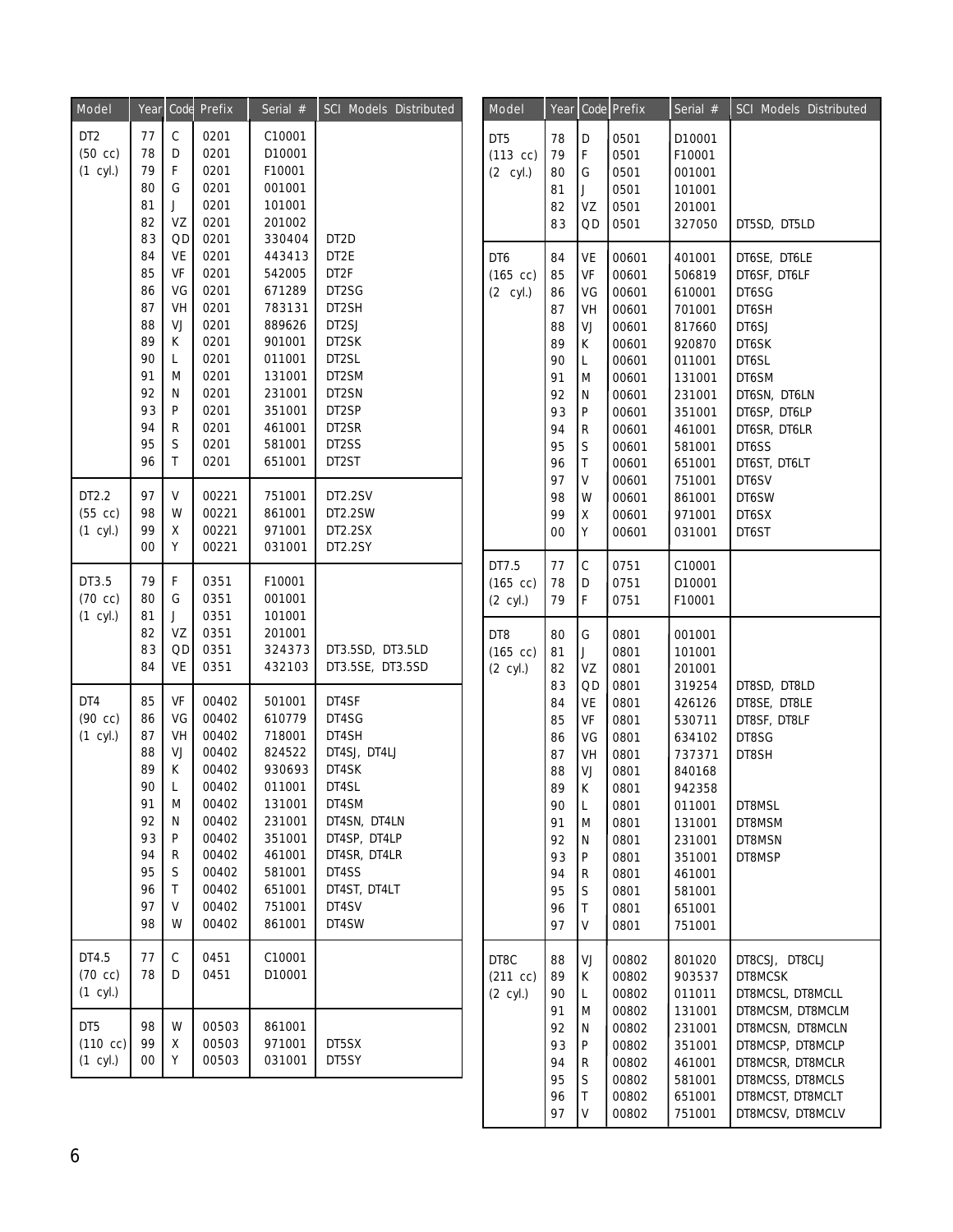| Model              | Year     |              | Code Prefix    | Serial #         | SCI Models Distributed                         |  | Model                                    | Year     |              | Code Prefix    | Serial #         | SCI Models Distributed                    |                                           |
|--------------------|----------|--------------|----------------|------------------|------------------------------------------------|--|------------------------------------------|----------|--------------|----------------|------------------|-------------------------------------------|-------------------------------------------|
| DT9.9              | 77       | C            | 0991           | C10001           |                                                |  | DT15                                     | 83       | QD           | 01501          | 301001           | DT15MSD, DT15MLD,                         |                                           |
| $(256$ cc)         | 78       | D            | 0991           | D10001           |                                                |  | $(284 \text{ cc})$<br>$(2 \text{ cyl.})$ | 84       | VE           | 01501          | 403841           | DT15ESD, DT15ELD<br>DT15MSE, DT15MLE,     |                                           |
| (2 cyl.)           | 79       | F            | 0991           | F10001           |                                                |  |                                          |          |              |                |                  | DT15ESE, DT15ELE                          |                                           |
| Behind             | 80       | G            | 0991           | 001001           |                                                |  |                                          | 85       | VF           | 01501          | 508223           | DT15MSF, DT15MLF,                         |                                           |
| water              | 81       | J            | 0991<br>0991   | 101001<br>201001 |                                                |  |                                          | 86       | VG           | 01501          | 613324           | DT15ESF, DT15ELF<br>DT15SG, DT15LG,       |                                           |
|                    | 82       | VZ           |                |                  |                                                |  |                                          |          |              |                |                  | DT15ESG, DT15ELG                          |                                           |
| DT9.9P             | 80       | G            | 0992           | 001001           |                                                |  |                                          | 87       | VH           | 01501          | 718976           | DT15SH, DT15LH,                           |                                           |
| $(256 \ncc)$       | 81       | J            | 0992           | 101001           |                                                |  |                                          | 88       | VJ           | 01501          | 822034           | DT15ESH, DT15ELH<br>DT15MSJ, DT15MLJ,     |                                           |
| $(2 \text{ cyl.})$ | 82       | ۷Z           | 0992           | 201001           |                                                |  |                                          |          |              |                |                  | DT15ESJ, DT15ELJ                          |                                           |
| DT9.9              | 83       | QD           | 00993          | 301001           | DT9.9MSD, DT9.9MLD,                            |  |                                          | 89       | К            | 01501          | 927515           | DT15MSK, DT15MLK                          |                                           |
| $(284 \text{ cc})$ |          |              |                |                  | DT9.9ELD                                       |  |                                          | 90       | L            | 01501          | 011001           | DT15MLSL, DT15MLL                         |                                           |
| $(2 \text{ cyl.})$ | 84       | VE           | 00993          | 406191           | DT9.9MSE, DT9.9MLE,                            |  |                                          | 91       | M            | 01501          | 131001           |                                           |                                           |
|                    |          |              |                |                  | DT9.9ESE, DT9.9ELE                             |  |                                          | 92<br>93 | N<br>P       | 01501<br>01501 | 231001<br>351001 |                                           |                                           |
|                    | 85       | VF           | 00993          | 513227           | DT9.9MSF, DT9.9MLF,                            |  |                                          | 94       | R            | 01501          | 461001           |                                           |                                           |
|                    | 86       | VG           | 00993          | 618630           | DT9.9ESF, DT9.9ELF<br>DT9.9SG, DT9.9LG,        |  |                                          | 95       | $\mathsf S$  | 01501          | 581001           |                                           |                                           |
|                    |          |              |                |                  | DT9.9ESG, DT9.9ELG                             |  |                                          | 96       | T            | 01501          | 651001           |                                           |                                           |
|                    | 87       | VH           | 00993          | 724656           | DT9.9SH, DT9.9LH,                              |  |                                          | 97       | V            | 01501          | 751001           |                                           |                                           |
|                    |          |              |                |                  | DT9.9ESH                                       |  |                                          | 98       | W            | 01501          | 861001           |                                           |                                           |
|                    | 88       | VJ           | 00993          | 829118           |                                                |  |                                          |          |              |                |                  |                                           |                                           |
|                    | 89       | K            | 00993          | 933212           | DT9.9MSL, DT9.9MLL                             |  | DT <sub>15</sub> C                       | 89       | К            | 01502          | 901013           | DT15MCSK, DT15MCLK                        |                                           |
|                    | 90<br>91 | L            | 00993<br>00993 | 011001<br>131001 | DT9.9MSL, DT9.9MLL<br>DT9.9MSM                 |  | $(284 \text{ cc})$                       | 90       | L            | 01502          | 011001           | DT15MCSL, DT15MCLL, (2                    |                                           |
|                    | 92       | M<br>N       | 00993          | 231001           | DT9.9MSN                                       |  | cyl.)                                    |          |              |                |                  | DT15CESL, DT15CELL                        |                                           |
|                    | 93       | P            | 00993          | 351001           | DT9.9MSP                                       |  |                                          | 91       | M            | 01502          | 131001           | DT15MCSM, DT15MCLM,<br>DT15CESM, DT15CELM |                                           |
|                    | 94       | R            | 00993          | 461001           |                                                |  |                                          | 92       | N            | 01502          | 231001           | DT15MCSN, DT15MCLN,                       |                                           |
|                    | 95       | S            | 00993          | 581001           |                                                |  |                                          |          |              |                |                  | DT15CESN, DT15CELN                        |                                           |
|                    | 96       | $\mathsf{T}$ | 00993          | 651001           |                                                |  |                                          |          | 93           | P              | 01502            | 351001                                    | DT15MCSP, DT15MCLP,                       |
|                    | 97       | V            | 00993          | 751001           |                                                |  |                                          |          | 94           | R              | 01502            | 461001                                    | DT15CESP, DT15CELP<br>DT15MCSR, DT15MCLR, |
|                    | 98       | W            | 00993          | 861001           |                                                |  |                                          |          |              |                |                  | DT15CESR, DT15CELR                        |                                           |
| DT9.9C             | 88       | VJ.          | 00994          | 801001           | DT9.9MCSJ, DT9.9MCLJ,                          |  |                                          | 95       | S            | 01502          | 581001           | DT15MCSS, DT15MCLS,                       |                                           |
| $(211 \ncc)$       |          |              |                |                  | DT9.9CESJ, DT9.9CELJ,                          |  |                                          |          |              |                |                  | DT15CELS                                  |                                           |
| $(2 \text{ cyl.})$ |          |              |                |                  | DT9.9CNXJ                                      |  |                                          | 96       | T            | 01502          | 651001           | DT15MCST, DT15MCLT,<br>DT15CEST, DT15CELT |                                           |
|                    | 89       | K            | 00994          | 906350           | DT9.9MCSK, DT9.9MCLK,                          |  |                                          | 97       | V            | 01502          | 751001           | DT15MCSV, DT15MCLV,                       |                                           |
|                    | 90       | L            | 00994          | 011001           | DT9.9CNK, DT9.9CENK<br>DT9.9MCSL, DT9.9MCLL,   |  |                                          |          |              |                |                  | DT15CESV, DT15CELV                        |                                           |
|                    |          |              |                |                  | DI9.9CESL, DI9.9CELL,                          |  | DT16                                     | 77       | $\mathsf{C}$ | 1601           | C10001           |                                           |                                           |
|                    |          |              |                |                  | DT9.9CNL, DT9.9CENL                            |  | $(284 \text{ cc})$                       | 78       | D            | 1601           | D10001           |                                           |                                           |
|                    | 91       | Μ            | 00994          | 131001           | DT9.9MCSM, DT9.9MCLM,                          |  | $(2 \text{ cyl.})$                       | 79       | F            | 1601           | F10001           |                                           |                                           |
|                    | 92       | N            |                |                  | DT9.9CESM, DT9.9CELM<br>DT9.9MCSN, DT9.9MCLN,  |  | (Behind                                  | 80       | G            | 1601           | 001001           |                                           |                                           |
|                    |          |              | 00994          | 231001           | DT9.9CESN, DT9.9CELN                           |  | water)                                   | 81       | J            | 1601           | 101001           |                                           |                                           |
|                    | 93       | P            | 00994          | 351001           | DT9.9MCSP, DT9.9MCLP,                          |  |                                          | 82       | VZ           | 1601           | 201001           |                                           |                                           |
|                    |          |              |                |                  | DT9.9CESP, DT9.9CELP,                          |  |                                          |          |              |                |                  |                                           |                                           |
|                    |          |              |                |                  | DT9.9CNLP, DT9.9CNXP                           |  | DT16P                                    | 80       | G            | 1602           | 001001           |                                           |                                           |
|                    | 94       | R            | 00994          | 461001           | DT9.9MCSR, DT9.9MCLR,<br>DT9.9CESR, DT9.9CELR, |  | $(284 \text{ cc})$                       | 81       |              | 1602           | 101001           |                                           |                                           |
|                    |          |              |                |                  | DT9.9CNLR, DT9.9CNEXR                          |  | $(2 \text{ cyl.})$                       | 82       | VZ           | 1602           | 201001           |                                           |                                           |
|                    | 95       | S            | 00994          | 581001           | DT9.9MCSS, DT9.9CESS,                          |  | (Through<br>hub)                         |          |              |                |                  |                                           |                                           |
|                    |          |              |                |                  | DT9.9CELS                                      |  |                                          |          |              |                |                  |                                           |                                           |
|                    | 96       | $\mathsf{T}$ | 00994          | 651001           | DT9.9MCST, DT9.9MCLT                           |  |                                          |          |              |                |                  |                                           |                                           |
|                    | 97       | V            | 00994          | 751001           | DT9.9MCSV, DT9.9MCLV                           |  |                                          |          |              |                |                  |                                           |                                           |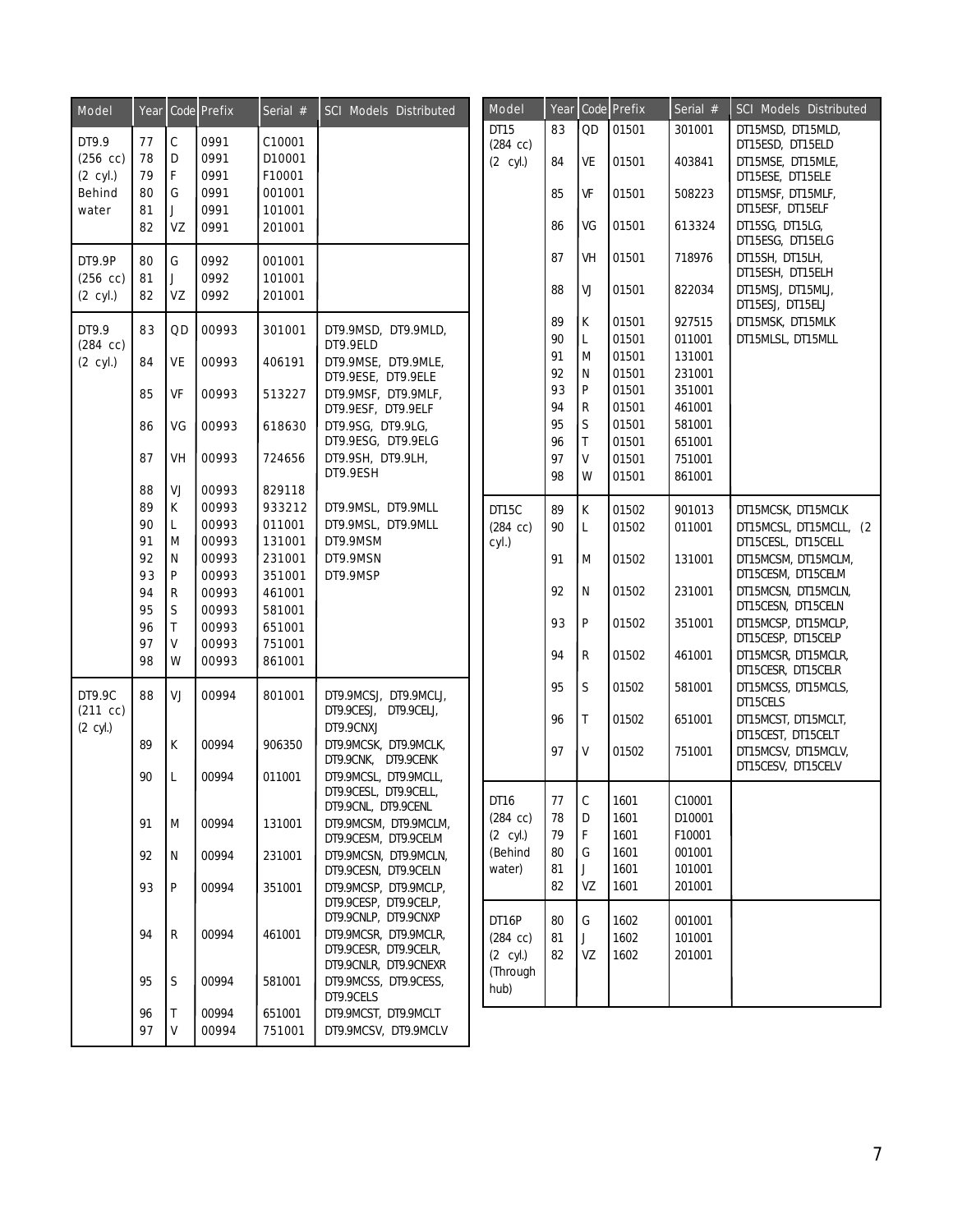| Model                                        |                |                             | Year   Code   Prefix    | Serial $#$                 | SCI Models Distributed                                   |      | Model                            | Year     |                   | Code Prefix    | Serial $#$       | SCI Models Distributed                                           |
|----------------------------------------------|----------------|-----------------------------|-------------------------|----------------------------|----------------------------------------------------------|------|----------------------------------|----------|-------------------|----------------|------------------|------------------------------------------------------------------|
| DT20                                         | 77             | $\mathsf C$                 | 2001                    | C10001                     |                                                          |      | DT <sub>25</sub> C<br>$(543$ cc) | 89       | К                 | 02507          | 901005           | DT25MCSK, DT25MCLK,<br>DT25CESK, DT25CELK                        |
| $(396 \text{ cc})$<br>$(2 \text{ cyl.})$     | 78<br>79       | D<br>$\mathsf F$            | 2001<br>2001            | D10001<br>F10001           |                                                          |      | $(3$ cyl.)                       | 90       | L                 | 02507          | 011001           | DT25MCSL, DT25MCLL,<br>DT25CESL, DT25CELL                        |
| (Behind<br>water)                            | 80             | G                           | 2001                    | 001001                     |                                                          |      |                                  | 91       | M                 | 02507          | 131001           | DT25MCSM, DT25MCLM,<br>DT25CESM, DT25CELM                        |
| DT <sub>20</sub>                             | 80             | G                           | 2002                    | 001001                     |                                                          |      |                                  | 92       | N                 | 02507          | 231001           | DT25MCSN, DT25MCLN,<br>DT25CESN, DT25CELN                        |
| $(396$ cc)<br>$(2 \text{ cyl.})$<br>(Through | 81<br>82       | J<br>VZ                     | 2002<br>2002            | 101001<br>201001           |                                                          |      |                                  | 93       | P                 | 02507          | 351001           | DT25MCSP, DT25MCLP,<br>DT25CESP, DT25CELP,<br>DT25CRSP, DT25CRLP |
| hub)<br>DT <sub>20</sub>                     | 87             | VH                          | 02003                   | 704548                     | DT20SH, DT20LH                                           |      |                                  | 94       | R                 | 02507          | 461001           | DT25MCSR, DT25MCLR,<br>DT25CESR, DT25CELR,<br>DT25CRSR, DT25CRLR |
| $(444$ cc)<br>$(2 \text{ cyl.})$             | 88             | VJ                          | 02003                   | 805874                     | DT20MSJ, DT20MLJ,<br>DT20ESJ, DT20ELJ                    |      |                                  | 95       | S                 | 02507          | 581001           | DT25MCSS, DT25MCLS,<br>DT25CELS                                  |
|                                              | 89<br>90       | К<br>L                      | 02003<br>02003          | 907250<br>011001           | DT20MSL, DT20MLL                                         |      |                                  | 96       | T                 | 02507          | 651001           | DT25MCST, DT25MCLT,<br>DT25CEST, DT25CELT,<br>DT25CRST, DT25CRLT |
|                                              | 91<br>92<br>93 | M<br>N<br>P                 | 02003<br>02003<br>02003 | 131001<br>231001<br>351001 | DT20MSM, DT20MLM<br>DT20MSN, DT20MLN<br>DT20MSP, DT20MLP |      |                                  | 97       | V                 | 02507          | 751001           | DT25MCSV, DT25MCLV,<br>DT25CESV, DT25CELV,<br>DT25CRSV, DT25CRLV |
| DT20                                         | 94             | $\mathsf R$                 | 02004                   | 461001                     |                                                          |      |                                  | 98       | W                 | 02507          | 861001           | DT25MCSW, DT25MCLW,<br>DT25CESW, DT25CELW                        |
| $(499$ cc)<br>$(2 \text{ cyl.})$             | 95<br>96       | $\mathsf S$<br>$\mathsf{T}$ | 02004<br>02004          | 581001<br>651001           |                                                          |      |                                  | 99       | Χ                 | 02507          | 971001           | DT25MCSX, DT25MCLX                                               |
|                                              | 97<br>98       | V<br>W                      | 02004<br>02004          | 751001<br>861001           |                                                          | DT30 | $(499$ cc)                       | 83       | QD                | 03001          | 301001           | DT30MSD, DT30MLD,<br>DT30ESD, DT30ELD                            |
|                                              |                |                             |                         |                            |                                                          |      | $(2 \text{ cyl.})$               | 84       | VE                | 03001          | 408067           | DT30ESE, DT30ELE                                                 |
| DT <sub>25</sub>                             | 77             | $\mathsf C$                 | 2501<br>2501            | C10001<br>D10001           |                                                          |      |                                  | 85<br>86 | VF<br>VG          | 03001<br>03001 | 511087<br>614522 | DT30RSG, DT30RLG<br>DT30RSH, DT30RLH                             |
| $(447$ cc)<br>$(2 \text{ cyl.})$             | 78<br>79       | D<br>$\mathsf F$            | 2501                    | F10001                     |                                                          |      |                                  | 87       | VH                | 03001          | 703025           |                                                                  |
| (Behind                                      | 80             | G                           | 2501                    | 001001                     |                                                          |      |                                  | 88       | VJ                | 03001          | 803087           |                                                                  |
| water)                                       | 81             | J                           | 2501                    | 101001                     |                                                          |      |                                  | 89       | К                 | 03001          | 924162           |                                                                  |
|                                              | 82             | VZ                          | 2501                    | 201001                     |                                                          |      |                                  | 90       | L                 | 03001          | 011001           |                                                                  |
|                                              |                |                             |                         |                            |                                                          |      |                                  | 91       | M                 | 03001          | 131001           |                                                                  |
| DT25P<br>$(447$ cc)                          | 80             | G                           | 2502                    | 001001                     |                                                          |      |                                  | 92<br>93 | N<br>$\mathsf{P}$ | 03001<br>03001 | 231001<br>351001 |                                                                  |
| $(2 \text{ cyl.})$                           | 81<br>82       | J<br>VZ                     | 2502<br>2502            | 101001<br>201001           |                                                          |      |                                  | 94       | R                 | 03001          | 461001           |                                                                  |
| (Through                                     |                |                             |                         |                            |                                                          |      |                                  | 95       | S                 | 03001          | 581001           |                                                                  |
| hub)                                         |                |                             |                         |                            |                                                          |      |                                  | 96       | T                 | 03001          | 651001           |                                                                  |
|                                              |                |                             |                         |                            |                                                          |      |                                  | 97       | V                 | 03001          | 751001           |                                                                  |
| DT <sub>25</sub>                             | 83             | QD                          | 02503                   | 301001                     | DT25SD, DT25LD                                           |      |                                  | 98       | W                 | 03001          | 861001           |                                                                  |
| $(499$ cc)                                   | 84             | VE<br>VF                    | 02503                   | 402453                     | DT25MSE, DT25MLE                                         |      |                                  | 99<br>00 | Χ<br>Υ            | 03001<br>03001 | 971001<br>031001 | DT30MWLY                                                         |
| $(2 \text{ cyl.})$                           | 85<br>86       | VG                          | 02503<br>02503          | 507355<br>610947           | DT25MSF, DT25MLF<br>DT25SG, DT25LG                       |      |                                  |          |                   |                |                  |                                                                  |
|                                              | 87             | VH                          | 02503                   | 704548                     | DT25SH, DT25LH                                           |      |                                  |          |                   |                |                  |                                                                  |
|                                              | 88             | VJ                          | 02503                   | 805874                     | DT25MSJ, DT25MLJ,<br>DT25ESJ, D25ELJ                     |      |                                  |          |                   |                |                  |                                                                  |
|                                              | 89             | K                           | 02503                   | 907250                     |                                                          |      |                                  |          |                   |                |                  |                                                                  |
|                                              | 90             | L.                          | 02503                   | 011001                     | DT25MSL, DT25MLL                                         |      |                                  |          |                   |                |                  |                                                                  |
|                                              | 91<br>92       | M<br>N                      | 02503<br>02503          | 131001<br>231001           | DT25MSM<br>DT25MSN                                       |      |                                  |          |                   |                |                  |                                                                  |
|                                              | 93             | P                           | 02503                   | 351001                     | DT25MSP, DT25MLP                                         |      |                                  |          |                   |                |                  |                                                                  |
|                                              | 94             | R                           | 02503                   | 461001                     |                                                          |      |                                  |          |                   |                |                  |                                                                  |
|                                              | 95             | S                           | 02503                   | 581001                     |                                                          |      |                                  |          |                   |                |                  |                                                                  |
|                                              | 96             | T                           | 02503                   | 651001                     |                                                          |      |                                  |          |                   |                |                  |                                                                  |
|                                              | 97             | V                           | 02503                   | 751001                     |                                                          |      |                                  |          |                   |                |                  |                                                                  |
|                                              | 98             | W                           | 02503                   | 861001                     |                                                          |      |                                  |          |                   |                |                  |                                                                  |
|                                              |                |                             |                         |                            |                                                          |      |                                  |          |                   |                |                  |                                                                  |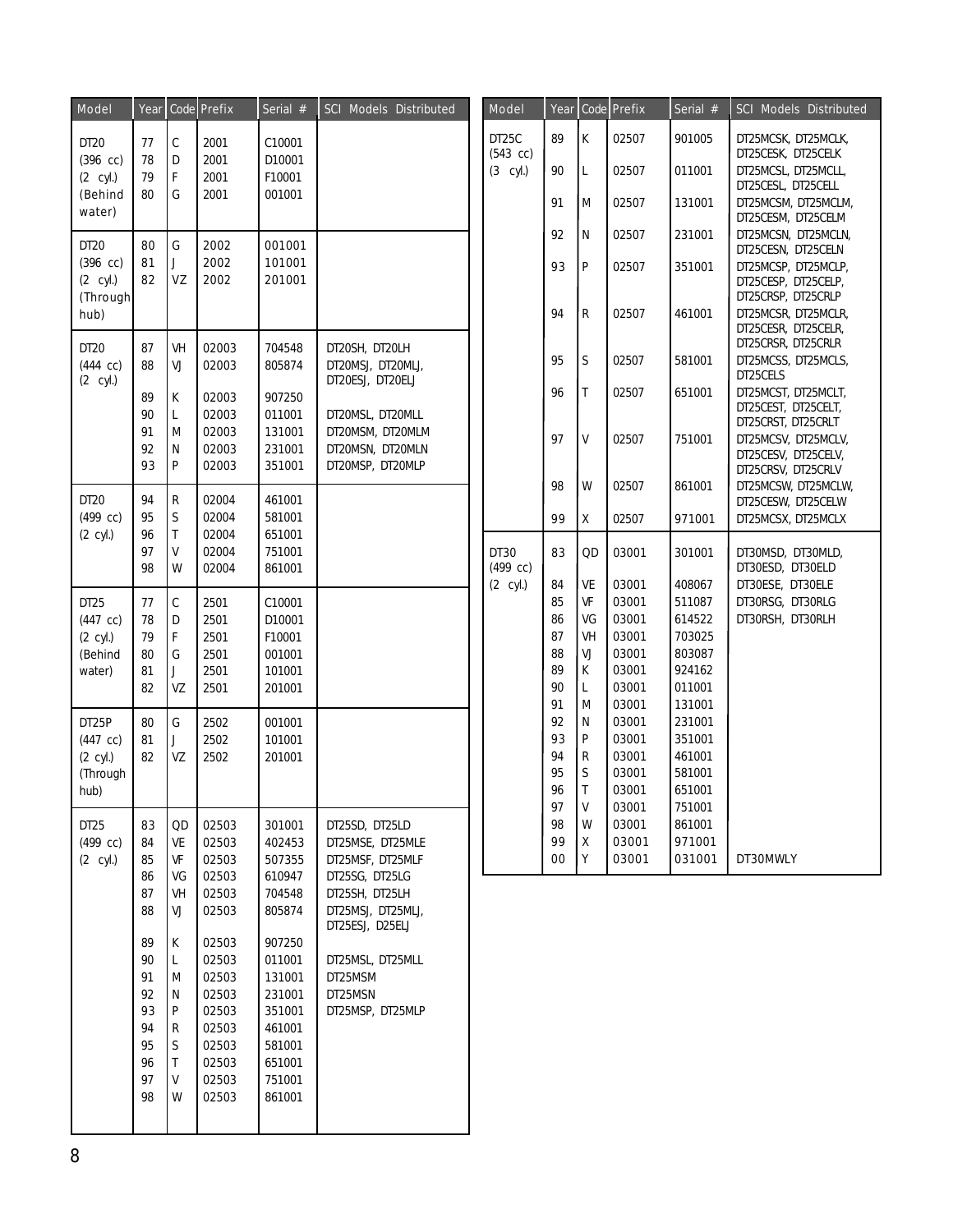| Model                            | Year     |           | Code Prefix    | Serial $#$       | <b>SCI Models Distributed</b>                                   | Model                            | Year     |              | Code Prefix  | Serial $#$       | SCI Models Distributed                                 |
|----------------------------------|----------|-----------|----------------|------------------|-----------------------------------------------------------------|----------------------------------|----------|--------------|--------------|------------------|--------------------------------------------------------|
| DT30C<br>$(543$ cc)              | 88       | VJ        | 03003          | 801001           | DT30MCSJ, DT30MCLJ,<br>DT30CRSJ, DT30CRLJ                       | DT40C<br>$(696$ cc)              | 84       | VE           | 04003        | 401001           | DT40MCSE, DT40MCLE,<br>DT40ECSE, DT40ECSL              |
| $(3$ cyl.)                       | 89       | Iк.       | 03003          | 904770           | DT30MCSK, DT30MVLK,<br>DT30CRSK, DT30CRLK                       | $(2 \text{ cyl.})$               | 85       | VF           | 04003        | 503897           | DT40MCSF, DT40MCLF,<br>DT40CESF, DT40CELF              |
|                                  | 90       | L.        | 03003          | 011001           | DT30MCSL, DT30MCLL,                                             |                                  | 86       | VG           | 04003        | 608513           | DT40MCSG, DT40MCLG,                                    |
|                                  | 91       | M         | 03003          | 131001           | DT30CRSL, DT30CRLL<br>DT30MCSM, DT30MCLM,                       |                                  |          |              |              |                  | DT40CRSG, DT40CRLG,<br>DT40TCSG, DT40TCLG              |
|                                  | 92       | N         | 03003          | 231001           | DT30CRSM, DT30CRLM<br>DT30MCSN, DT30MCLN,<br>DT30CRSM, DT30CRLM |                                  | 87       | VH           | 04003        | 714001           | DT40MCSH, DT40MCLH,<br>DT40CRSH, DT40CRLH,<br>DT40TCLH |
|                                  | 93       | P         | 03003          | 351001           | DT30MCSP, DT30MCLP,<br>DT30CRSP, DT30CRLP                       |                                  | 88       | VJ           | 04003        | 820016           | DT40MCSJ, DT40MCLJ,<br>DT40CRLJ, DT40TCLJ              |
|                                  | 94       | R         | 03003          | 461001           | DT30MCSR, DT30MCLR,<br>DT30CRSR, DT30CRLR                       |                                  | 89       | K            | 04003        | 923925           | DT40MCSK, DT40MCLK,<br>DT40CRLK, DT40TCLK              |
|                                  | 95       | S         | 03003          | 581001           | DT30MCSS, DT30MCLS,<br>DT30CRSS, DT30CRLS                       |                                  | 90       | Г            | 04003        | 011001           | DT40MCSL, DT40MCLL,<br>DT40CRLL, DT40TCLL              |
|                                  | 96       |           | 03003          | 651001           | DT30MCST, DT30MCLT,<br>DT30CRST, DT30CRLT                       |                                  | 91       | M            | 04003        | 131001           | DT40MCLM, DT40CRLM,<br>DT40TCLM                        |
|                                  | 97       | V         | 03003          | 751001           | DT30MCSV, DT30MCLV,                                             |                                  | 92       | N            | 04003        | 231001           | DT40CRLN, DT40TCLN                                     |
|                                  | 98       | W         | 03003          | 861001           | DT30CRSV, DT30CRLV<br>DT30MCSW, DT30MCLW,                       |                                  | 93       | P            | 04003        | 351001           | DT40MCLP, DT40CRLP,<br>DT40TCLP                        |
|                                  | 99       | χ         | 03003          | 971001           | DT30CRSW, DT30CRLW<br>DT30MCSX, DT30MCLX,                       |                                  | 94       | R            | 04003        | 461001           | DT40MCLR, DT40CRLR,<br>DT40TCLR                        |
|                                  |          |           |                |                  |                                                                 |                                  | 95       | S            | 04003        | 581001           | DT40MCLS, DT40CRLS.<br>DT40TCLS                        |
| DT40<br>$(617$ cc)               | 80<br>81 | G<br>IJ.  | 4001<br>4001   | 001001<br>101001 |                                                                 |                                  | 96       | T            | 04003        | 651001           | DT40MCLT, DT40CRLT,<br>DT40TCLT                        |
| $(2 \text{ cyl.})$               | 82<br>83 | VZ<br>OD. | 4001<br>4001   | 201001<br>300001 | DT40MSD, DT40MLD,                                               |                                  | 97       | V            | 04003        | 751001           | DT40MCLV, DT40CRLV,<br>DT40TCLV                        |
|                                  | 84       | VE        | 4001           | 422241           | DT40ESD, DT40ELD                                                |                                  | 98       | W            | 04003        | 861001           | DT40MCLW, DT40CRLW,<br>DT40TCLW                        |
|                                  | 85       | VF<br>VG  | 4001<br>4001   | 524228           |                                                                 |                                  |          |              |              |                  |                                                        |
|                                  | 86<br>87 | VH        | 4001           | 626376<br>729234 |                                                                 | DT50                             | 77       | $\mathsf C$  | 5001         | C10001           |                                                        |
|                                  |          |           |                |                  |                                                                 | $(723$ cc)<br>$(2 \text{ cyl.})$ | 78<br>79 | D<br>F       | 5001<br>5001 | D10001<br>F10001 |                                                        |
| DT40W                            | 88       | VJ        | 04003          | 820016           |                                                                 |                                  | 80       | G            | 5001         | 001001           |                                                        |
| $(696$ cc)<br>$(2 \text{ cyl.})$ | 89<br>90 | ΙK.<br>L  | 04003<br>04003 | 923925<br>011001 |                                                                 |                                  | 81       | $\mathbf{J}$ | 5001         | 101001           |                                                        |
|                                  | 91       | ΙM        | 04003          | 131001           |                                                                 |                                  | 82       | VZ           | 5001         | 201001           |                                                        |
|                                  | 92       | IN        | 04003          | 231001           |                                                                 |                                  | 83       | QD           | 5001         | 300001           | DT50ELD. DT50MLD                                       |
|                                  | 93       | P         | 04003          | 351001           |                                                                 | DT50M                            | 80       | l G          | 5002         | 001001           |                                                        |
|                                  | 94       | ΙK        | 04003          | 461001           |                                                                 | $(798 \text{ cc})$               | 81       | IJ           | 5002         | 101001           |                                                        |
|                                  | 95<br>96 | s         | 04003<br>04003 | 581001           |                                                                 | $(2 \text{ cyl.})$               | 82       | VZ           | 5002         | 201001           |                                                        |
|                                  | 97       | lV        | 04003          | 651001<br>751001 |                                                                 |                                  |          |              |              |                  |                                                        |
|                                  | 98       | W         | 04003          | 861001           |                                                                 | DT50C                            | 84       | VE           | 05003        | 401001           | DT50TCLE                                               |
|                                  | 99       | X         | 04003          | 971001           | DT40MWLX                                                        | $(798$ cc)                       |          |              |              |                  |                                                        |
|                                  | $00\,$   | ΙY        | 04003          | 031001           |                                                                 | $(2 \text{ cyl.})$               |          |              |              |                  |                                                        |
|                                  |          |           |                |                  |                                                                 | DT55M                            | 85       | VF           | 05502        | 501001           | DT55MLF                                                |
|                                  |          |           |                |                  |                                                                 | $(798$ cc)                       | 86       | VG           | 05502        | 601167           | DT55MLG                                                |
|                                  |          |           |                |                  |                                                                 | $(2 \text{ cyl.})$               | 87       | VH           | 05502        | 702147           | DT55MLH                                                |
|                                  |          |           |                |                  |                                                                 |                                  | 88       | VJ           | 05502        | 802731           | DT55MLJ                                                |
|                                  |          |           |                |                  |                                                                 |                                  | 89       | К            | 05502        | 903680           | DT55MLK                                                |

90 L 05502 011001 DT55MLL

91 M 05502 131001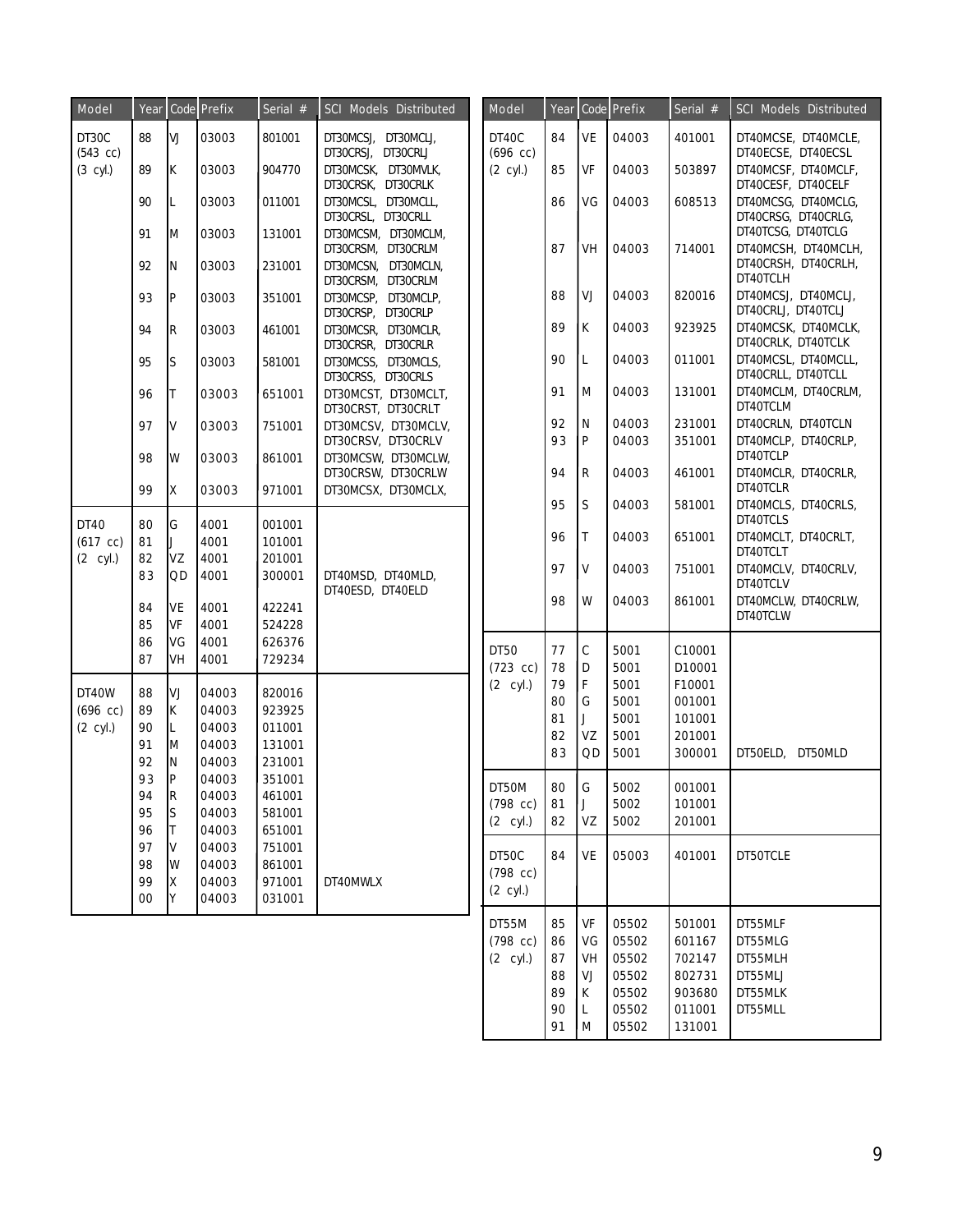| Model              | Year     |                              | Code Prefix    | Serial $#$       | <b>SCI Models Distributed</b> | Model               | Year     |                  | Code Prefix  | Serial #         | SCI Models Distributed |
|--------------------|----------|------------------------------|----------------|------------------|-------------------------------|---------------------|----------|------------------|--------------|------------------|------------------------|
| DT55C              | 85       | VF                           | 05501          | 501001           | DT55TCLF                      | DT85C               | 79       | F                | 8501         | F10001           |                        |
| $(891 \ncc)$       | 86       | VG                           | 05501          | 603046           | DT55TCLG                      | $(1197 \text{ cc})$ | 80       | G                | 8501         | 001001           |                        |
| $(3$ cyl.)         | 87       | VH                           | 05501          | 705120           | DT55TCLH, DT55HTCLH           | $(3$ cyl.)          | 81       | J                | 8501         | 101001           |                        |
|                    | 88       | VJ                           | 05501          | 807478           | DT55TCLJ, DT55HTCLJ           |                     | 82       | VZ               | 8501         | 201001           |                        |
|                    | 89       | К                            | 05501          | 909570           | DT55TCLK, DT55HTCLK           |                     | 83       | QD               | 8501         | 308123           | DT85TCLD               |
|                    | 90       | Г                            | 05501          | 011001           | DT55TCLL, DT55HTCLL           |                     | 84       | VE               | 8501         | 410444           | DT85TCLE               |
|                    | 91       | M                            | 05501          | 131001           | DT55TCLM                      |                     | 85       | VF               | 8501         | 512463           | DT85TCLF               |
|                    | 92       | N                            | 05501          | 231001           | DT55TCLN                      |                     | 86<br>87 | VG<br>VH         | 8501         | 614766           | DT85TCLG               |
|                    | 93       | P                            | 05501          | 351001           | DT55TCLP                      |                     | 88       | VJ               | 8501<br>8501 | 716501<br>801001 | DT85TCLH<br>DT85TCLJ   |
|                    | 94       | R                            | 05501          | 461001           | DT55TCLR                      |                     | 89       | К                | 8501         | 920640           | DT85TCLK               |
|                    | 95       | $\mathsf S$                  | 05501          | 581001           | DT55TCLS                      |                     | 90       | L                | 8501         | 011001           | DT85TCLL               |
|                    | 96       | T                            | 05501          | 651001           | DT55TCLT                      |                     | 91       | M                | 8501         | 131001           | DT85TCLM               |
|                    | 97       | V                            | 05501          | 751001           | DT55TCLV                      |                     | 92       | N                | 8501         | 231001           | DT85TCLN               |
|                    | 98       | W                            | 05501          | 861001           | DT55TCLW                      |                     | 93       | P                | 8501         | 351001           | DT85TCLP               |
|                    |          |                              |                |                  |                               |                     | 94       | ${\sf R}$        | 8501         | 461001           | DT85TCLR               |
| DT60C              | 83       | QD                           | 06001          | 301001           | DT60CLD                       |                     | 95       | $\mathsf S$      | 8501         | 581001           | DT85TCLS               |
| $(798 \text{ cc})$ | 84       | VE                           | 06001          | 404001           | DT60TCLE                      |                     | 96<br>97 | T<br>V           | 8501         | 651001           | DT85TCLT               |
| $(2 \text{ cyl.})$ |          |                              |                |                  |                               |                     | 98       | W                | 8501<br>8501 | 751001<br>861001 | DT85TCLV<br>DT85TCLW   |
|                    |          |                              |                |                  |                               |                     | 99       | Χ                | 8501         | 971001           | DT85TCLX               |
| DT65<br>$(798$ cc) | 78<br>79 | D<br>F                       | 6501<br>6501   | D10001<br>F10001 |                               |                     | 00       | Y                | 8501         | 031001           | DT85TCLY               |
| $(2 \text{ cyl.})$ | 80       | G                            | 6501           | 010001           |                               | <b>DT100C</b>       | 90       | L                | 10001        | 011001           | DT100TCLL              |
|                    | 81       | J                            | 6501           | 101001           |                               | $(1419 \text{ cc})$ | 91       | M                | 10001        | 131001           | DT100TCLM              |
|                    | 82       | VZ                           | 6501           | 201001           |                               | (V4)                | 92       | N                | 10001        | 231001           | DT100TCLN              |
|                    | 83       | QD                           | 6501           | 301001           |                               |                     | 93       | P                | 10001        | 351001           | DT100TCLP              |
|                    |          |                              |                |                  |                               |                     | 94       | $\mathsf{R}$     | 10001        | 461001           | DT100TCLR              |
| DT65C              | 85       | VF                           | 06502          | 501001           | DT65TCLF                      |                     | 95       | $\mathsf S$      | 10001        | 581001           | DT100TCLS              |
| (891 cc)           | 86       | VG                           | 06502          | 603134           | DT65TCLG                      |                     | 96       | T                | 10001        | 651001           | DT100TCLT              |
| $(3$ cyl.)         | 87       | VH                           | 06502          | 705017           | DT65TCLH                      |                     | 97       | V                | 10001        | 751001           | DT100TCLV              |
|                    | 88       | VJ                           | 06502          | 807173           | DT65TCLJ                      |                     | 98       | W                | 10001        | 861001           | DT100TCLW              |
|                    | 89       | К                            | 06502          | 908928           | DT65TCLK, DT65HTCLK           |                     | 99       | $\mathsf{X}$     | 10001        | 971001           | DT100TCLX              |
|                    | 90       | L                            | 06502          | 011001           | DT65TCLL                      |                     |          |                  |              |                  |                        |
|                    | 91       | M                            | 06502          | 131001           | DT65TCLM                      | DT115C              | 81       | J                | 11501        | 101001           |                        |
|                    | 92       | N                            | 06502          | 231001           | DT65TCLN                      | $(1773$ cc)         | 82       | VZ               | 11501        | 201001           |                        |
|                    | 93       | P                            | 06502          | 351001           | DT65TCLP                      | $(4$ cyl.)          | 83       | QD               | 11502        | 303166           | DT115TCLD              |
|                    | 94       | R                            | 06502          | 461001           | DT65TCLR                      |                     | 84       | VE               | 11502        | 404575           | DT115TCLE              |
|                    | 95       | S                            | 06502          | 581001           | DT65TCLS                      |                     | 85       | VF               | 11502        | 506281           | DT115TCLF              |
|                    | 96<br>97 | $\mathsf{T}$<br>$\mathsf{V}$ | 06502          | 651001<br>751001 | DT65TCLT<br>DT65TCLV          |                     | 86       | VG               | 11502        | 607706           | DT115TCLG              |
|                    | 98       | W                            | 06502<br>06502 | 861001           | DT65TCLW                      |                     | 87       | VH               | 11502        | 709019           | DT115TCLH              |
|                    |          |                              |                |                  |                               |                     | 88       | VJ               | 11502        | 811083           | DT115TCLJ              |
| DT75C              | 83       | QD                           | 07501          | 301001           | DT75TCLD                      |                     | 89       | К                | 11502        | 912900           | DT115TCLK              |
| $(1197 \ncc)$      | 84       | VE                           | 07501          | 402347           | DT75TCLE                      |                     | 90       | L                | 11502        | 011001           | DT115TCLL              |
| $(3$ cyl.)         | 85       | VF                           | 07501          | 504034           | DT75TCLF                      |                     | 91       | M                | 11502        | 131001           | DT115TCLM              |
|                    | 86       | VG                           | 07501          | 606014           | DT75TCLG                      |                     | 92       | $\mathsf{N}$     | 11502        | 231001           | DT115TCLN              |
|                    | 87       | VH                           | 07501          | 707497           | DT75TCLH                      |                     | 93       | P                | 11502        | 351001           | DT115TCLP              |
|                    | 88       | VJ                           | 07501          | 801001           | DT75TCLJ                      |                     | 94       | $\mathsf{R}$     | 11502        | 461001           | DT115TCLR              |
|                    | 89       | К                            | 07501          | 912143           | DT75TCLK                      |                     | 95       | S                | 11502        | 581001           | DT115TCLS              |
|                    | 90       | L                            | 07501          | 011001           | DT75TCLL                      |                     | 96<br>97 | Τ                | 11502        | 651001           | DT115TCLT              |
|                    | 91       | M                            | 07501          | 131001           | DT75TCLM                      |                     | 98       | V                | 11502        | 751001           |                        |
|                    | 92       | N                            | 07501          | 231001           | DT75TCLN                      |                     |          | W                | 11502        | 861001           |                        |
|                    | 93       | P                            | 07501          | 351001           | DT75TCLP                      | DT115SC             | 97       | V                | 11503        | 751001           | DT115STCLV             |
|                    | 94       | R                            | 07501          | 461001           | DT75TCLR                      | $(1773 \text{ cc})$ | 98       | W                | 11503        | 861001           | DT115STCLW             |
|                    | 95       | S                            | 07501          | 581001           | DT75TCLS                      | (EFI 4 cyl.)        | 99       | $\boldsymbol{X}$ | 11503        | 971001           | DT115STCLX             |
|                    | 96       | T                            | 07501          | 651001           | DT75TCLT                      |                     | 00       | Y                | 11503        | 031001           | DT115STCLY             |
|                    | 97       | V                            | 07501          | 751001           | DT75TCLV                      |                     |          |                  |              |                  |                        |
|                    | 98       | W                            | 07501          | 861001           | DT75TCLW                      |                     |          |                  |              |                  |                        |